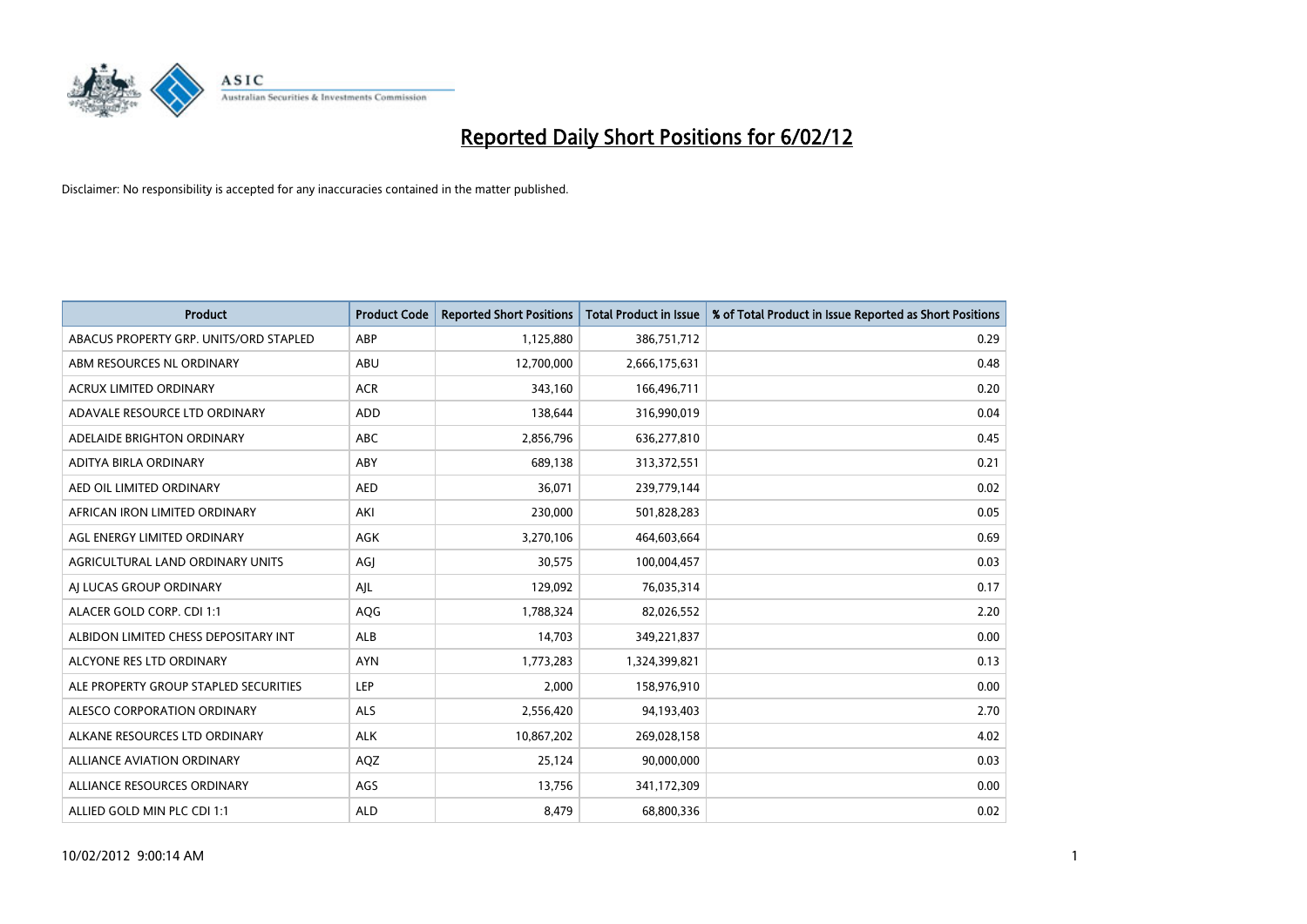

| <b>Product</b>                          | <b>Product Code</b> | <b>Reported Short Positions</b> | <b>Total Product in Issue</b> | % of Total Product in Issue Reported as Short Positions |
|-----------------------------------------|---------------------|---------------------------------|-------------------------------|---------------------------------------------------------|
| ALLIED HEALTH LTD ORDINARY              | AHZ                 | 134,528                         | 660,024,294                   | 0.02                                                    |
| ALTONA MINING LTD ORDINARY              | <b>AOH</b>          | 762,703                         | 518,757,704                   | 0.15                                                    |
| ALUMINA LIMITED ORDINARY                | <b>AWC</b>          | 42,463,772                      | 2,440,196,187                 | 1.73                                                    |
| AMADEUS ENERGY ORDINARY                 | AMU                 | 454,000                         | 274,786,018                   | 0.17                                                    |
| AMALGAMATED HOLDINGS ORDINARY           | AHD                 | 21,176                          | 157,533,146                   | 0.01                                                    |
| AMCOR LIMITED ORDINARY                  | AMC                 | 4,595,685                       | 1,206,684,923                 | 0.38                                                    |
| AMP LIMITED ORDINARY                    | AMP                 | 12,582,421                      | 2,854,672,784                 | 0.42                                                    |
| AMPELLA MINING ORDINARY                 | AMX                 | 689,039                         | 205,985,108                   | 0.33                                                    |
| ANSELL LIMITED ORDINARY                 | <b>ANN</b>          | 2,415,975                       | 130,656,668                   | 1.84                                                    |
| ANTARES ENERGY LTD ORDINARY             | AZZ                 | 105,536                         | 260,000,000                   | 0.04                                                    |
| ANZ BANKING GRP LTD ORDINARY            | ANZ                 | 11,253,396                      | 2,679,094,902                 | 0.40                                                    |
| APA GROUP STAPLED SECURITIES            | APA                 | 13,084,634                      | 639,334,625                   | 2.06                                                    |
| APEX MINERALS NL ORDINARY               | <b>AXM</b>          | 885,146                         | 5,550,243,713                 | 0.02                                                    |
| APN EUROPEAN RETAIL UNITS STAPLED SEC.  | AEZ                 | 11,832                          | 544,910,660                   | 0.00                                                    |
| APN NEWS & MEDIA ORDINARY               | <b>APN</b>          | 23,360,849                      | 630,211,415                   | 3.70                                                    |
| AQUARIUS PLATINUM. ORDINARY             | <b>AOP</b>          | 4,172,924                       | 470,312,578                   | 0.88                                                    |
| AQUILA RESOURCES ORDINARY               | <b>AQA</b>          | 5,917,036                       | 411,804,442                   | 1.40                                                    |
| ARAFURA RESOURCE LTD ORDINARY           | <b>ARU</b>          | 12,469,486                      | 367,980,342                   | 3.37                                                    |
| ARB CORPORATION ORDINARY                | ARP                 | 16,161                          | 72,481,302                    | 0.01                                                    |
| ARDENT LEISURE GROUP STAPLED SECURITIES | AAD                 | 368,257                         | 324,236,390                   | 0.11                                                    |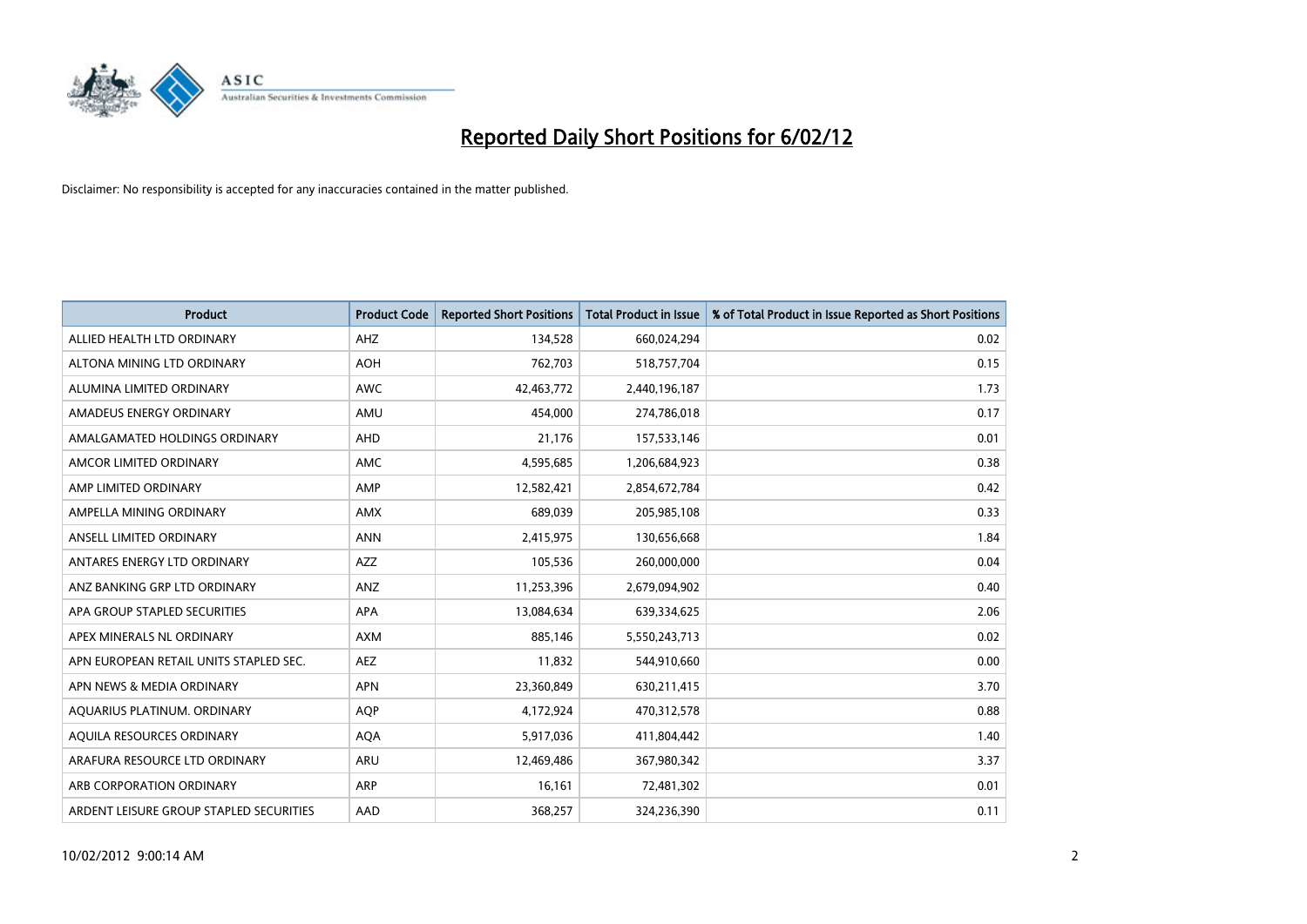

| <b>Product</b>                          | <b>Product Code</b> | <b>Reported Short Positions</b> | <b>Total Product in Issue</b> | % of Total Product in Issue Reported as Short Positions |
|-----------------------------------------|---------------------|---------------------------------|-------------------------------|---------------------------------------------------------|
| ARISTOCRAT LEISURE ORDINARY             | ALL                 | 21,990,200                      | 543,181,024                   | 4.06                                                    |
| ASCIANO LIMITED ORDINARY                | <b>AIO</b>          | 8,423,740                       | 975,385,664                   | 0.84                                                    |
| ASG GROUP LIMITED ORDINARY              | ASZ                 | 220,695                         | 171,456,889                   | 0.13                                                    |
| ASPEN GROUP ORD/UNITS STAPLED           | <b>APZ</b>          | 1,018,902                       | 591,084,183                   | 0.16                                                    |
| ASPIRE MINING LTD ORDINARY              | AKM                 | 286,910                         | 620,594,556                   | 0.04                                                    |
| <b>ASTON RES LTD ORDINARY</b>           | <b>AZT</b>          | 2,315,933                       | 204,668,861                   | 1.13                                                    |
| ASTRO JAP PROP GROUP STAPLED SECURITIES | AJA                 | 19,411                          | 58,445,002                    | 0.02                                                    |
| ASX LIMITED ORDINARY                    | ASX                 | 1,551,181                       | 175,136,729                   | 0.86                                                    |
| ATLAS IRON LIMITED ORDINARY             | <b>AGO</b>          | 13,197,928                      | 894,759,560                   | 1.45                                                    |
| AUCKLAND INTERNATION ORDINARY           | AIA                 | 39,998                          | 1,327,230,189                 | 0.00                                                    |
| AURORA OIL & GAS ORDINARY               | <b>AUT</b>          | 8,629,223                       | 411,655,343                   | 2.09                                                    |
| AUSDRILL LIMITED ORDINARY               | <b>ASL</b>          | 65,098                          | 303,288,155                   | 0.02                                                    |
| AUSENCO LIMITED ORDINARY                | AAX                 | 1,436,958                       | 123,258,843                   | 1.16                                                    |
| <b>AUSTAL LIMITED ORDINARY</b>          | ASB                 | 221,575                         | 188,069,638                   | 0.12                                                    |
| AUSTAR UNITED ORDINARY                  | <b>AUN</b>          | 11,708,154                      | 1,271,505,737                 | 0.92                                                    |
| AUSTBROKERS HOLDINGS ORDINARY           | <b>AUB</b>          | $\overline{2}$                  | 55,545,576                    | 0.00                                                    |
| AUSTIN ENGINEERING ORDINARY             | ANG                 | 56,899                          | 72,314,403                    | 0.07                                                    |
| <b>AUSTRALAND ASSETS ASSETS</b>         | AAZPB               | 1.168                           | 2,750,000                     | 0.04                                                    |
| AUSTRALAND PROPERTY STAPLED SECURITY    | <b>ALZ</b>          | 856,632                         | 576,846,597                   | 0.15                                                    |
| AUSTRALIAN AGRICULT. ORDINARY           | <b>AAC</b>          | 846,763                         | 312,892,824                   | 0.26                                                    |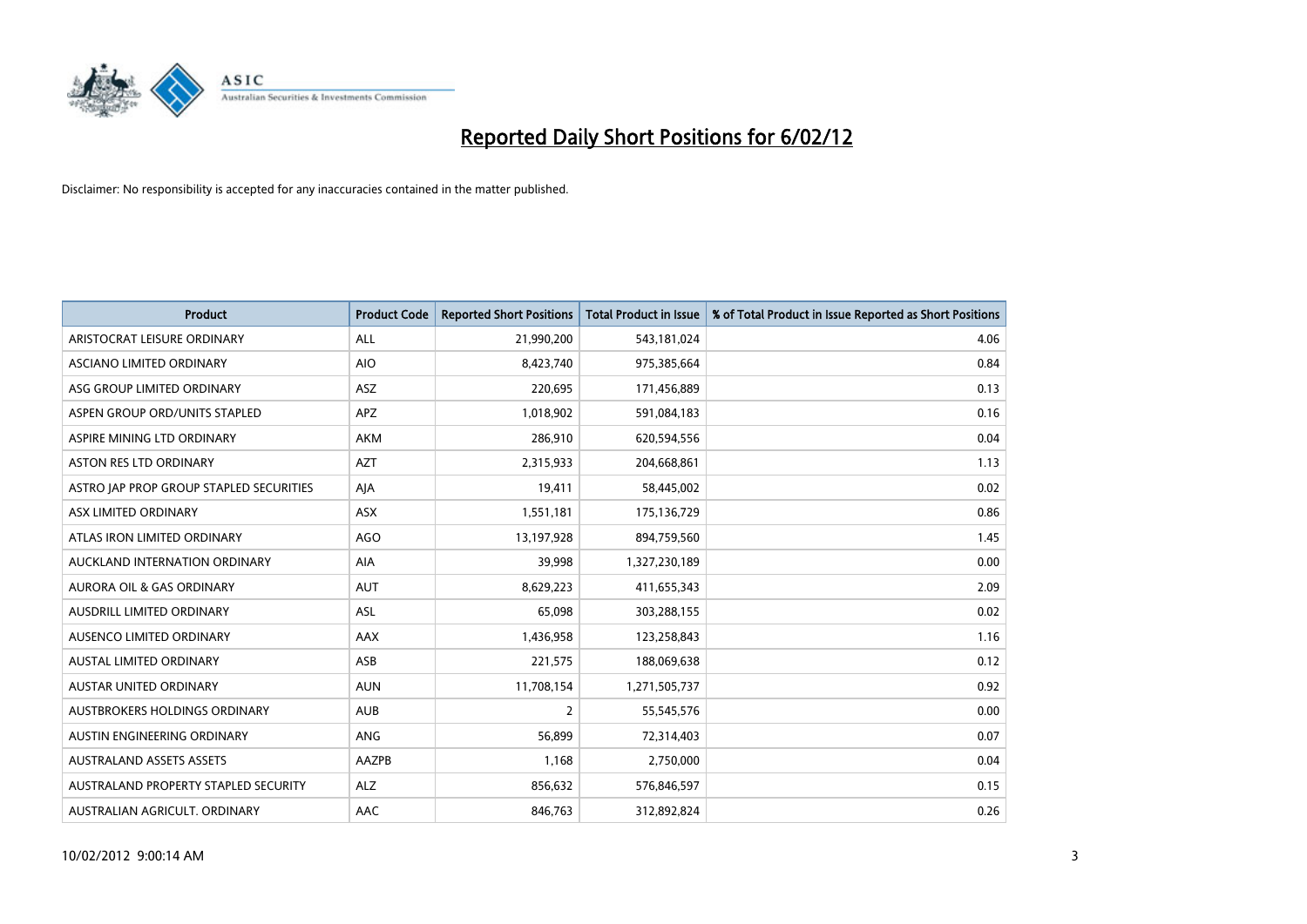

| <b>Product</b>                       | <b>Product Code</b> | <b>Reported Short Positions</b> | <b>Total Product in Issue</b> | % of Total Product in Issue Reported as Short Positions |
|--------------------------------------|---------------------|---------------------------------|-------------------------------|---------------------------------------------------------|
| <b>AUSTRALIAN EDUCATION UNITS</b>    | <b>AEU</b>          | 625,000                         | 175,465,397                   | 0.36                                                    |
| AUSTRALIAN FOUNDAT. ORDINARY         | AFI                 | 467                             | 1,023,675,745                 | 0.00                                                    |
| AUSTRALIAN INFRASTR, UNITS/ORDINARY  | <b>AIX</b>          | 12,254,768                      | 620,733,944                   | 1.96                                                    |
| AUSTRALIAN MINES LTD ORDINARY        | <b>AUZ</b>          | 1,400,000                       | 636,910,317                   | 0.22                                                    |
| AUSTRALIAN PHARM, ORDINARY           | API                 | 305,582                         | 488,115,883                   | 0.06                                                    |
| AUTOMOTIVE HOLDINGS ORDINARY         | <b>AHE</b>          | 369,902                         | 260,579,682                   | 0.14                                                    |
| AVEXA LIMITED ORDINARY               | <b>AVX</b>          | 243,657                         | 847,688,779                   | 0.03                                                    |
| AWE LIMITED ORDINARY                 | AWE                 | 1,696,807                       | 521,871,941                   | 0.32                                                    |
| AZIMUTH RES LTD ORDINARY             | <b>AZH</b>          | 412,363                         | 382,309,058                   | 0.11                                                    |
| AZUMAH RESOURCES ORDINARY            | <b>AZM</b>          | 2,946,441                       | 282,020,356                   | 1.05                                                    |
| BANDANNA ENERGY ORDINARY             | <b>BND</b>          | 2,909,979                       | 528,481,199                   | 0.55                                                    |
| BANK OF QUEENSLAND. ORDINARY         | <b>BOQ</b>          | 12,331,468                      | 229,598,329                   | 5.36                                                    |
| <b>BASE RES LIMITED ORDINARY</b>     | <b>BSE</b>          | 1,205,440                       | 460,440,029                   | 0.26                                                    |
| <b>BATHURST RESOURCES ORDINARY</b>   | <b>BTU</b>          | 21,521,644                      | 689,747,997                   | 3.13                                                    |
| <b>BAUXITE RESOURCE LTD ORDINARY</b> | <b>BAU</b>          | 12,000                          | 235,379,896                   | 0.01                                                    |
| <b>BC IRON LIMITED ORDINARY</b>      | <b>BCI</b>          | 293,448                         | 100,155,433                   | 0.29                                                    |
| BEACH ENERGY LIMITED ORDINARY        | <b>BPT</b>          | 19,710,508                      | 1,112,199,119                 | 1.76                                                    |
| BEADELL RESOURCE LTD ORDINARY        | <b>BDR</b>          | 4,603,978                       | 657,906,946                   | 0.71                                                    |
| BENDIGO AND ADELAIDE ORDINARY        | <b>BEN</b>          | 5,754,157                       | 384, 372, 554                 | 1.48                                                    |
| BERKELEY RESOURCES ORDINARY          | <b>BKY</b>          | 204,055                         | 174,298,273                   | 0.11                                                    |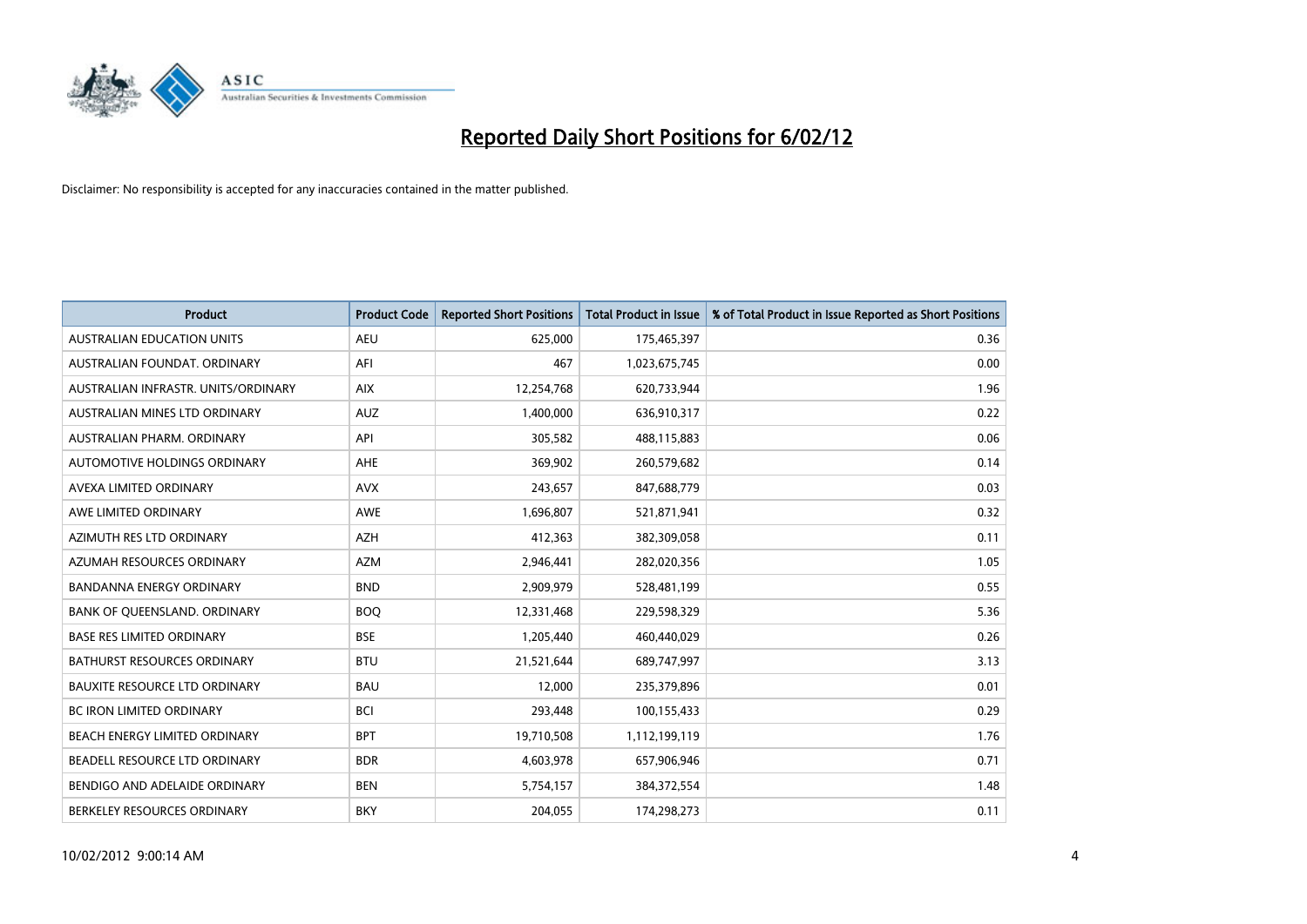

| <b>Product</b>                       | <b>Product Code</b> | <b>Reported Short Positions</b> | <b>Total Product in Issue</b> | % of Total Product in Issue Reported as Short Positions |
|--------------------------------------|---------------------|---------------------------------|-------------------------------|---------------------------------------------------------|
| BETASHARES ASX RES ETF UNITS         | <b>ORE</b>          | 88,570                          | 4,219,665                     | 2.10                                                    |
| <b>BHP BILLITON LIMITED ORDINARY</b> | <b>BHP</b>          | 27,562,862                      | 3,211,691,105                 | 0.82                                                    |
| <b>BILLABONG ORDINARY</b>            | <b>BBG</b>          | 27,856,330                      | 255,102,103                   | 10.89                                                   |
| <b>BIOTA HOLDINGS ORDINARY</b>       | <b>BTA</b>          | 1,449,370                       | 181,703,711                   | 0.78                                                    |
| <b>BISALLOY STEEL ORDINARY</b>       | <b>BIS</b>          | 84,480                          | 43,291,509                    | 0.20                                                    |
| BKI INVESTMENT LTD ORDINARY          | BKI                 | 508                             | 425,549,573                   | 0.00                                                    |
| <b>BLACKTHORN RESOURCES ORDINARY</b> | <b>BTR</b>          | 35,848                          | 122,918,000                   | 0.03                                                    |
| <b>BLUESCOPE STEEL LTD ORDINARY</b>  | <b>BSL</b>          | 26,215,349                      | 3,349,185,247                 | 0.77                                                    |
| <b>BOART LONGYEAR ORDINARY</b>       | <b>BLY</b>          | 7,763,990                       | 461,163,412                   | 1.68                                                    |
| <b>BOOM LOGISTICS ORDINARY</b>       | <b>BOL</b>          | 337,999                         | 468,663,585                   | 0.07                                                    |
| <b>BORAL LIMITED, ORDINARY</b>       | <b>BLD</b>          | 30,024,824                      | 744,729,957                   | 4.00                                                    |
| BOTSWANA METALS LTD ORDINARY         | <b>BML</b>          | 7,000                           | 143,717,013                   | 0.00                                                    |
| <b>BRADKEN LIMITED ORDINARY</b>      | <b>BKN</b>          | 2,043,832                       | 166,624,800                   | 1.21                                                    |
| <b>BRAMBLES LIMITED ORDINARY</b>     | <b>BXB</b>          | 13,967,830                      | 1,480,388,109                 | 0.92                                                    |
| <b>BREVILLE GROUP LTD ORDINARY</b>   | <b>BRG</b>          | 2,739                           | 130,095,322                   | 0.00                                                    |
| <b>BRICKWORKS LIMITED ORDINARY</b>   | <b>BKW</b>          | 33,159                          | 147,567,333                   | 0.02                                                    |
| <b>BROCKMAN RESOURCES ORDINARY</b>   | <b>BRM</b>          | 73,599                          | 144,803,151                   | 0.04                                                    |
| BT INVESTMENT MNGMNT ORDINARY        | <b>BTT</b>          | 1,149,915                       | 267,906,977                   | 0.43                                                    |
| <b>BURU ENERGY ORDINARY</b>          | <b>BRU</b>          | 5,965,791                       | 234,204,477                   | 2.55                                                    |
| <b>BWP TRUST ORDINARY UNITS</b>      | <b>BWP</b>          | 395,801                         | 520,012,793                   | 0.07                                                    |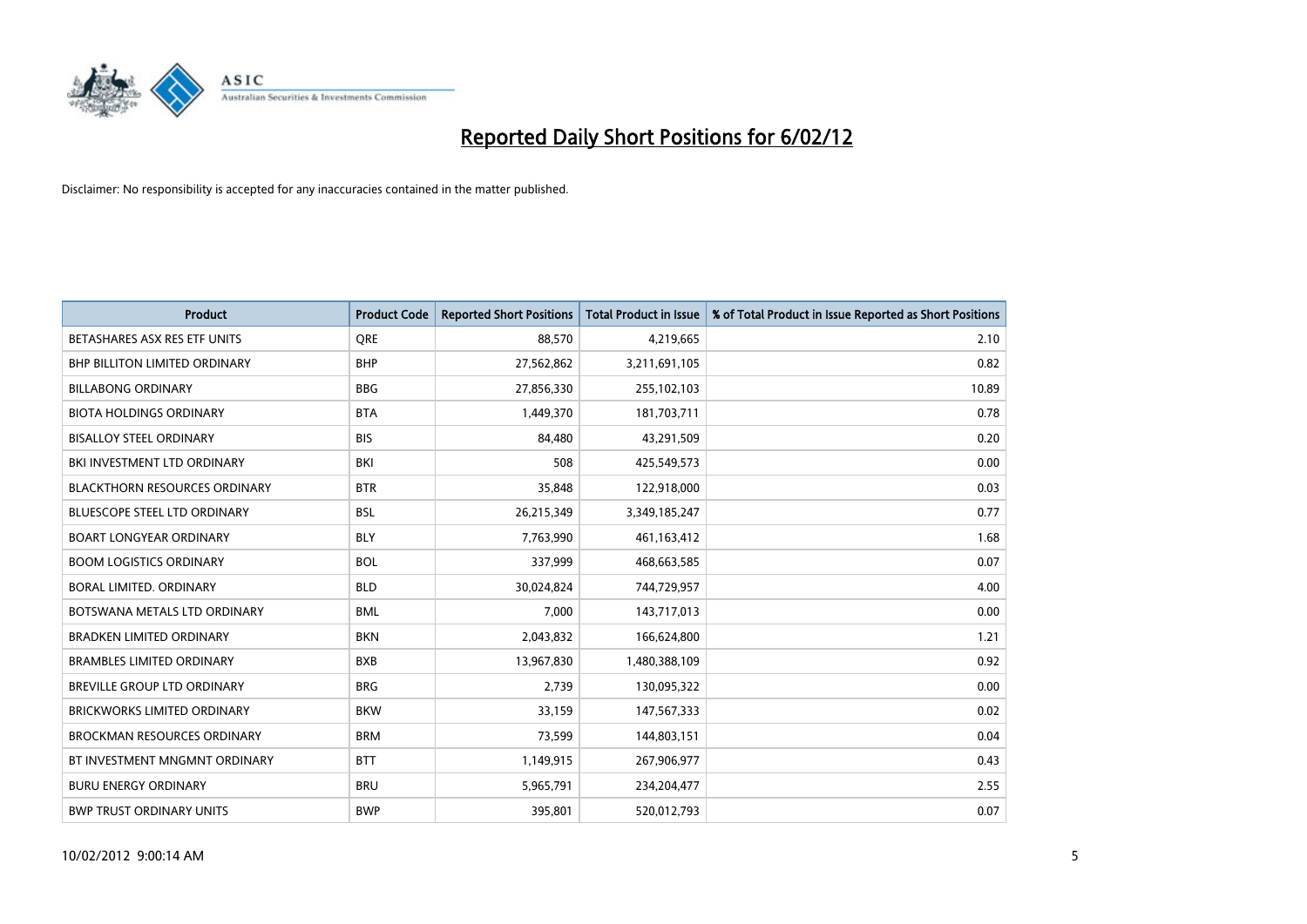

| <b>Product</b>                          | <b>Product Code</b> | <b>Reported Short Positions</b> | <b>Total Product in Issue</b> | % of Total Product in Issue Reported as Short Positions |
|-----------------------------------------|---------------------|---------------------------------|-------------------------------|---------------------------------------------------------|
| <b>CABCHARGE AUSTRALIA ORDINARY</b>     | CAB                 | 569,494                         | 120,437,014                   | 0.47                                                    |
| CALTEX AUSTRALIA ORDINARY               | <b>CTX</b>          | 6,316,670                       | 270,000,000                   | 2.32                                                    |
| <b>CAMPBELL BROTHERS ORDINARY</b>       | <b>CPB</b>          | 896,141                         | 67,503,411                    | 1.32                                                    |
| CAPE LAMBERT RES LTD ORDINARY           | <b>CFE</b>          | 580,808                         | 688,658,792                   | 0.08                                                    |
| CAR PARK TECH LTD ORDINARY              | <b>CPZ</b>          | 90,000                          | 133,358,602                   | 0.07                                                    |
| CARABELLA RES LTD ORDINARY              | <b>CLR</b>          | 5,000                           | 133,642,797                   | 0.00                                                    |
| <b>CARBON ENERGY ORDINARY</b>           | <b>CNX</b>          | 273,860                         | 768,960,293                   | 0.03                                                    |
| CARDNO LIMITED ORDINARY                 | CDD                 | 138,616                         | 112,885,599                   | 0.12                                                    |
| CARNARVON PETROLEUM ORDINARY            | <b>CVN</b>          | 736,512                         | 694,594,634                   | 0.10                                                    |
| <b>CARNEGIE WAVE ENERGY ORDINARY</b>    | <b>CWE</b>          | 83,000                          | 1,021,487,627                 | 0.01                                                    |
| CARPATHIAN RESOURCES ORDINARY           | <b>CPN</b>          | 75,000                          | 304,535,101                   | 0.02                                                    |
| CARPENTARIA EXP. LTD ORDINARY           | CAP                 | 9,777                           | 98,991,301                    | 0.01                                                    |
| CARSALES.COM LTD ORDINARY               | <b>CRZ</b>          | 13,813,305                      | 233,264,223                   | 5.92                                                    |
| <b>CASH CONVERTERS ORDINARY</b>         | CCV                 | 92,958                          | 379,761,025                   | 0.02                                                    |
| <b>CASPIAN OIL &amp; GAS ORDINARY</b>   | CIG                 | 50,000                          | 1,331,500,513                 | 0.00                                                    |
| <b>CELLNET GROUP ORDINARY</b>           | <b>CLT</b>          | 1,342                           | 60,978,107                    | 0.00                                                    |
| CENTRAL PETROLEUM ORDINARY              | <b>CTP</b>          | 11,455                          | 1,073,304,842                 | 0.00                                                    |
| CENTRO PROPERTIES UNITS/ORD STAPLED     | <b>CNP</b>          | 2,537                           | 972,414,514                   | 0.00                                                    |
| CENTRO RETAIL AUST ORD/UNIT STAPLED SEC | <b>CRF</b>          | 169,666                         | 1,340,723,189                 | 0.01                                                    |
| CENTRO RETAIL GROUP STAPLED SECURITIES  | <b>CER</b>          | 452,940                         | 2,286,399,424                 | 0.02                                                    |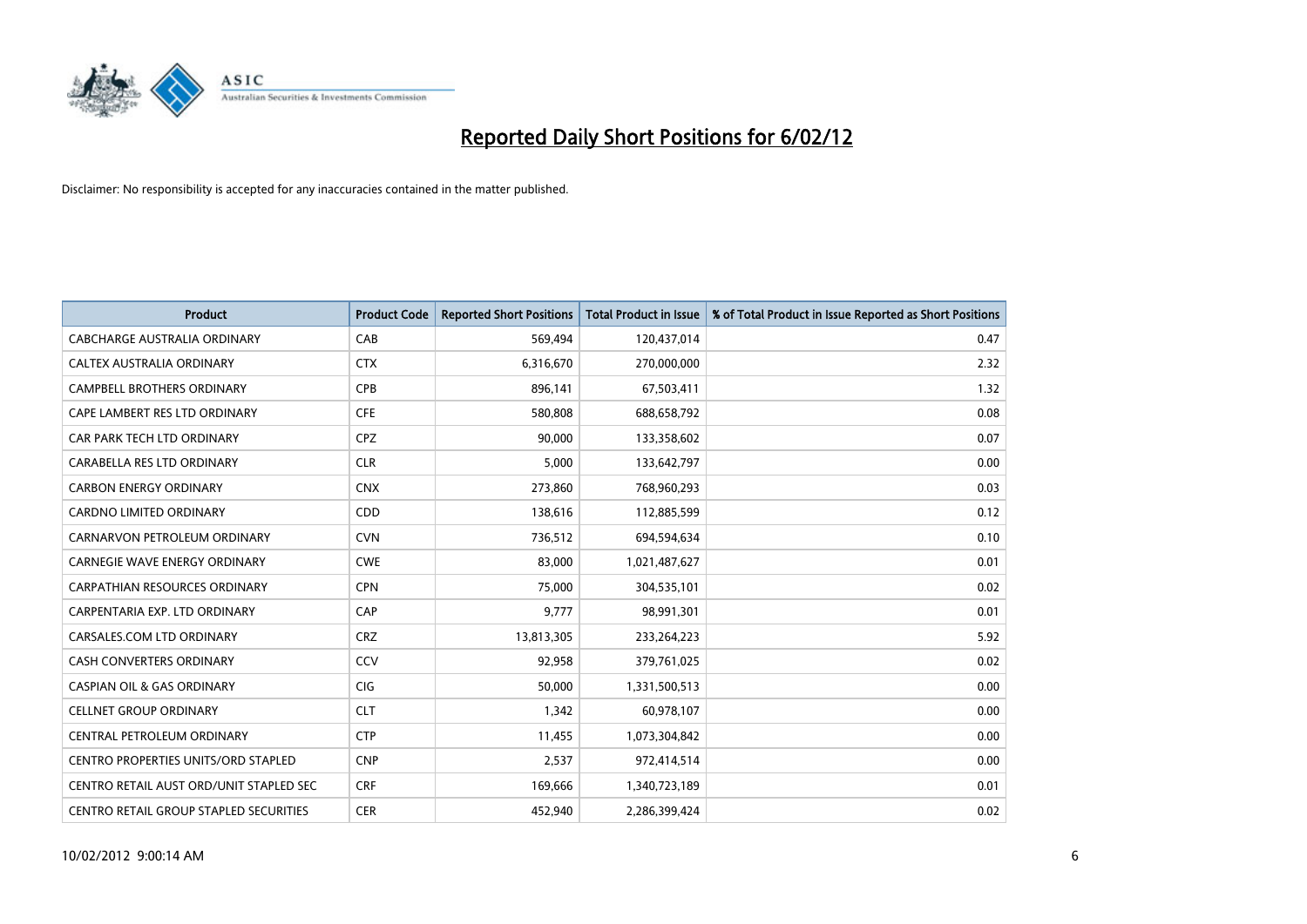

| <b>Product</b>                           | <b>Product Code</b> | <b>Reported Short Positions</b> | <b>Total Product in Issue</b> | % of Total Product in Issue Reported as Short Positions |
|------------------------------------------|---------------------|---------------------------------|-------------------------------|---------------------------------------------------------|
| <b>CERAMIC FUEL CELLS ORDINARY</b>       | <b>CFU</b>          | 250,027                         | 1,366,298,863                 | 0.02                                                    |
| CFS RETAIL PROPERTY UNITS                | <b>CFX</b>          | 75,725,291                      | 2,839,591,911                 | 2.66                                                    |
| <b>CGA MINING LIMITED ORDINARY</b>       | CGX                 | 6,855                           | 333,475,726                   | 0.00                                                    |
| CHALICE GOLD MINES ORDINARY              | <b>CHN</b>          | 200                             | 250,030,886                   | 0.00                                                    |
| CHALLENGER DIV.PRO. STAPLED UNITS        | <b>CDI</b>          | 108,017                         | 883,903,667                   | 0.00                                                    |
| <b>CHALLENGER INFRAST, STAPLED UNITS</b> | <b>CIF</b>          | 7,768                           | 316,223,785                   | 0.00                                                    |
| <b>CHALLENGER LIMITED ORDINARY</b>       | <b>CGF</b>          | 6,266,729                       | 552,169,544                   | 1.14                                                    |
| CHANDLER MACLEOD LTD ORDINARY            | <b>CMG</b>          | 11,970                          | 466,466,720                   | 0.00                                                    |
| CHARTER HALL GROUP STAPLED US PROHIBIT.  | <b>CHC</b>          | 144,214                         | 308,092,325                   | 0.04                                                    |
| <b>CHARTER HALL OFFICE UNIT</b>          | CQ <sub>O</sub>     | 6,410,697                       | 493,319,730                   | 1.29                                                    |
| <b>CHARTER HALL RETAIL UNITS</b>         | <b>CQR</b>          | 1,241,772                       | 299,628,571                   | 0.41                                                    |
| <b>CHORUS LIMITED ORDINARY</b>           | <b>CNU</b>          | 1,312,908                       | 385,082,123                   | 0.34                                                    |
| CITIGOLD CORP LTD ORDINARY               | <b>CTO</b>          | 1,682,665                       | 1,105,078,301                 | 0.15                                                    |
| CLINUVEL PHARMACEUT, ORDINARY            | <b>CUV</b>          | 4,127                           | 30,856,956                    | 0.01                                                    |
| <b>CLOUGH LIMITED ORDINARY</b>           | <b>CLO</b>          | 123,685                         | 769,716,269                   | 0.02                                                    |
| COAL OF AFRICA LTD ORDINARY              | <b>CZA</b>          | 283,029                         | 662,484,573                   | 0.04                                                    |
| COALSPUR MINES LTD ORDINARY              | <b>CPL</b>          | 1,632,890                       | 605,659,899                   | 0.27                                                    |
| COCA-COLA AMATIL ORDINARY                | <b>CCL</b>          | 9,710,145                       | 759,567,552                   | 1.25                                                    |
| <b>COCHLEAR LIMITED ORDINARY</b>         | <b>COH</b>          | 4,642,130                       | 56,902,433                    | 8.14                                                    |
| COCKATOO COAL ORDINARY                   | <b>COK</b>          | 7,386,923                       | 1,016,196,908                 | 0.72                                                    |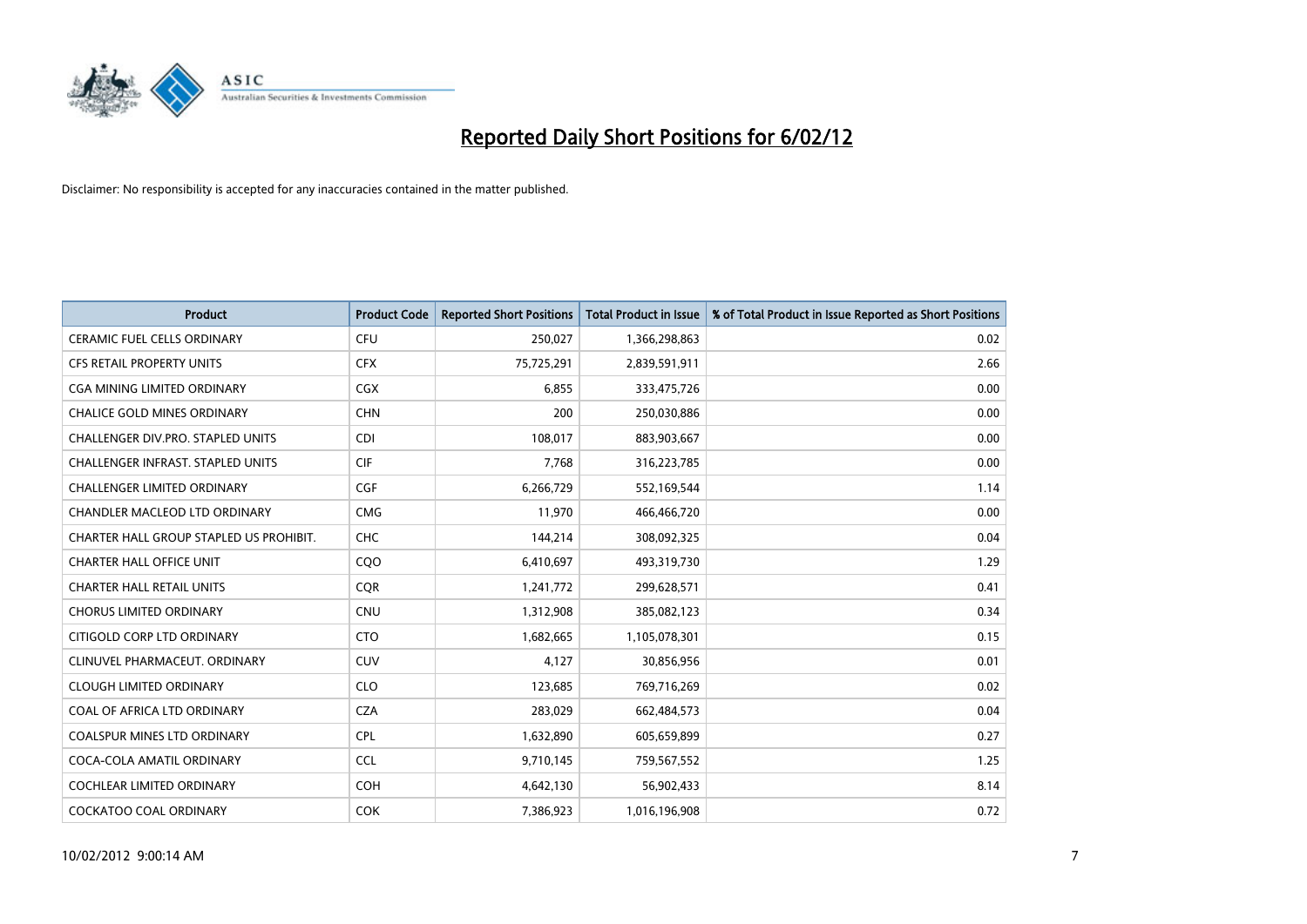

| <b>Product</b>                          | <b>Product Code</b> | <b>Reported Short Positions</b> | <b>Total Product in Issue</b> | % of Total Product in Issue Reported as Short Positions |
|-----------------------------------------|---------------------|---------------------------------|-------------------------------|---------------------------------------------------------|
| <b>COKAL LTD ORDINARY</b>               | <b>CKA</b>          | 392,815                         | 384,227,102                   | 0.10                                                    |
| COLLINS FOODS LTD ORDINARY              | <b>CKF</b>          | 34,926                          | 93,000,003                    | 0.04                                                    |
| COMMONWEALTH BANK, ORDINARY             | <b>CBA</b>          | 32,870,885                      | 1,581,280,593                 | 2.05                                                    |
| COMMONWEALTH PROP ORDINARY UNITS        | <b>CPA</b>          | 26,409,970                      | 2,389,601,065                 | 1.10                                                    |
| <b>COMPASS RESOURCES ORDINARY</b>       | <b>CMR</b>          | 115,000                         | 1,403,744,100                 | 0.00                                                    |
| <b>COMPUTERSHARE LTD ORDINARY</b>       | <b>CPU</b>          | 5,700,916                       | 555,664,059                   | 1.01                                                    |
| CONSOLIDATED MEDIA, ORDINARY            | <b>CMI</b>          | 1,106,884                       | 561,834,996                   | 0.18                                                    |
| CONTANGO MICROCAP ORDINARY              | <b>CTN</b>          | 7,500                           | 147,467,406                   | 0.01                                                    |
| CONTINENTAL COAL LTD ORDINARY           | <b>CCC</b>          | 43,248                          | 399,224,054                   | 0.01                                                    |
| <b>COOPER ENERGY LTD ORDINARY</b>       | <b>COE</b>          | 418,081                         | 292,791,528                   | 0.14                                                    |
| COPPER STRIKE LTD ORDINARY              | <b>CSE</b>          | 714                             | 129,455,571                   | 0.00                                                    |
| <b>CORDLIFE LIMITED ORDINARY</b>        | CBB                 | 1                               | 150,887,354                   | 0.00                                                    |
| <b>CREDIT CORP GROUP ORDINARY</b>       | <b>CCP</b>          | 10,713                          | 45,571,114                    | 0.02                                                    |
| <b>CROMWELL PROP STAPLED SECURITIES</b> | <b>CMW</b>          | 183,381                         | 1,113,061,036                 | 0.02                                                    |
| <b>CROWN LIMITED ORDINARY</b>           | <b>CWN</b>          | 3,237,294                       | 728,394,185                   | 0.45                                                    |
| <b>CSG LIMITED ORDINARY</b>             | CSV                 | 643,603                         | 282,567,499                   | 0.23                                                    |
| <b>CSL LIMITED ORDINARY</b>             | <b>CSL</b>          | 5,511,195                       | 519,371,923                   | 1.01                                                    |
| <b>CSR LIMITED ORDINARY</b>             | <b>CSR</b>          | 23,249,987                      | 506,000,315                   | 4.58                                                    |
| <b>CUDECO LIMITED ORDINARY</b>          | CDU                 | 2,769,344                       | 160,018,572                   | 1.71                                                    |
| CUE ENERGY RESOURCE ORDINARY            | <b>CUE</b>          | 444,295                         | 695,153,053                   | 0.06                                                    |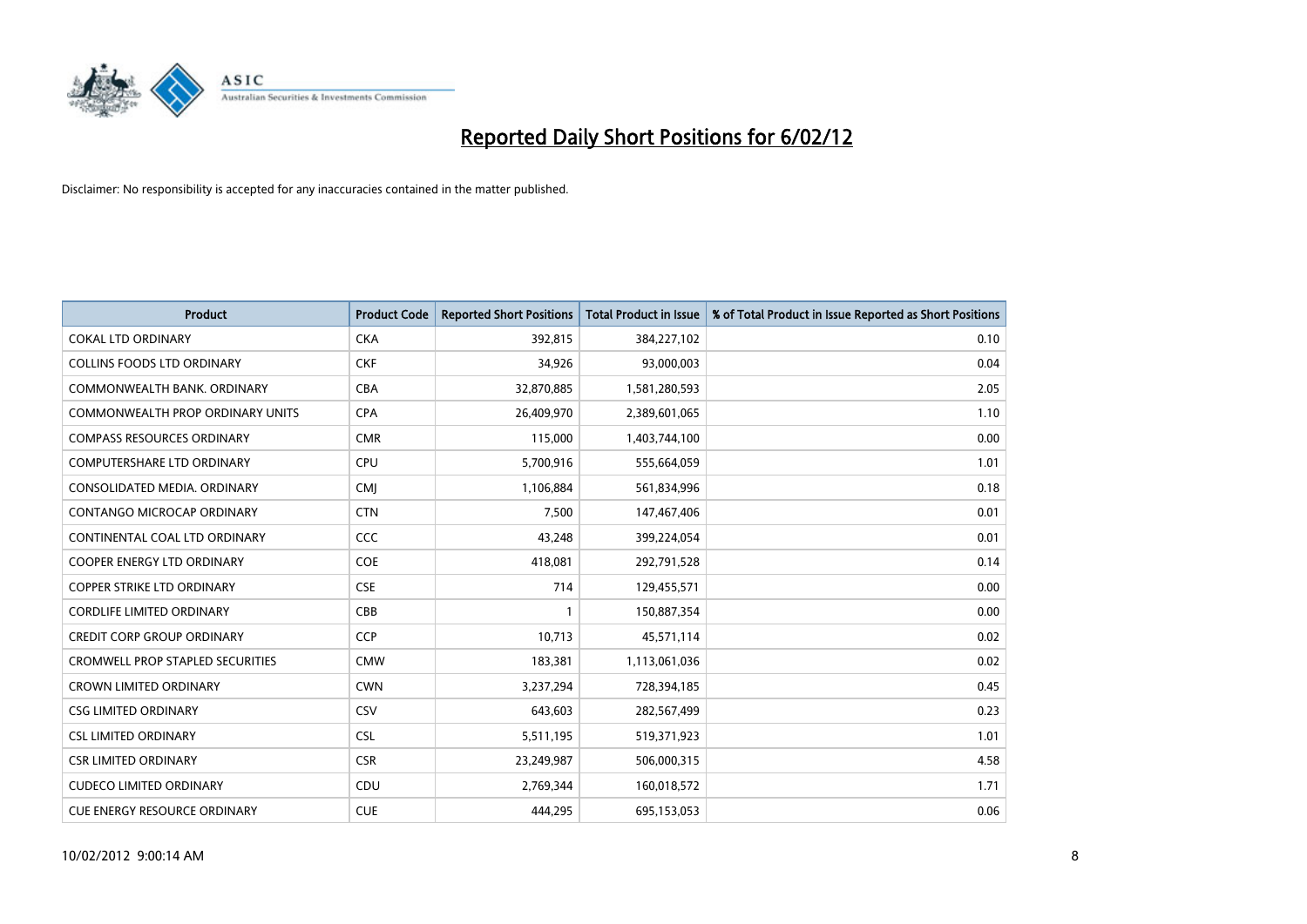

| <b>Product</b>                       | <b>Product Code</b> | <b>Reported Short Positions</b> | <b>Total Product in Issue</b> | % of Total Product in Issue Reported as Short Positions |
|--------------------------------------|---------------------|---------------------------------|-------------------------------|---------------------------------------------------------|
| <b>CUSTOMERS LIMITED ORDINARY</b>    | <b>CUS</b>          | 16,429                          | 134,869,357                   | 0.01                                                    |
| DART ENERGY LTD ORDINARY             | <b>DTE</b>          | 6,719,385                       | 734,931,470                   | 0.93                                                    |
| DAVID JONES LIMITED ORDINARY         | <b>DJS</b>          | 58,321,343                      | 524,940,325                   | 11.09                                                   |
| <b>DECMIL GROUP LIMITED ORDINARY</b> | <b>DCG</b>          | 153,903                         | 165,692,757                   | 0.08                                                    |
| DEEP YELLOW LIMITED ORDINARY         | <b>DYL</b>          | 45,721                          | 1,128,736,403                 | 0.00                                                    |
| DEVINE LIMITED ORDINARY              | <b>DVN</b>          | 1,011                           | 158,730,556                   | 0.00                                                    |
| DEXUS PROPERTY GROUP STAPLED UNITS   | <b>DXS</b>          | 19,495,836                      | 4,839,024,176                 | 0.39                                                    |
| DISCOVERY METALS LTD ORDINARY        | <b>DML</b>          | 8,651,968                       | 442,128,231                   | 1.97                                                    |
| DOMINO PIZZA ENTERPR ORDINARY        | <b>DMP</b>          | 36,192                          | 69,174,674                    | 0.05                                                    |
| DOWNER EDI LIMITED ORDINARY          | <b>DOW</b>          | 6,478,466                       | 429,100,296                   | 1.51                                                    |
| DRILLSEARCH ENERGY ORDINARY          | <b>DLS</b>          | 138,147                         | 305,176,742                   | 0.05                                                    |
| DUET GROUP STAPLED US PROHIBIT.      | <b>DUE</b>          | 15,137,345                      | 1,091,628,341                 | 1.36                                                    |
| DULUXGROUP LIMITED ORDINARY          | <b>DLX</b>          | 9,210,964                       | 367,456,259                   | 2.48                                                    |
| ECHO ENTERTAINMENT ORDINARY          | <b>EGP</b>          | 6,849,191                       | 688,019,737                   | 0.98                                                    |
| <b>ELDERS LIMITED ORDINARY</b>       | <b>ELD</b>          | 15,141,506                      | 448,598,480                   | 3.37                                                    |
| ELDORADO GOLD CORP CDI 1:1           | EAU                 | 39,562                          | 9,209,510                     | 0.42                                                    |
| ELEMENTAL MINERALS ORDINARY          | ELM                 | 295,785                         | 229,037,236                   | 0.13                                                    |
| ELEMENTOS LIMITED ORDINARY           | <b>ELT</b>          | 16                              | 82,383,526                    | 0.00                                                    |
| ELIXIR PETROLEUM LTD ORDINARY        | <b>EXR</b>          | 324,400                         | 217,288,472                   | 0.15                                                    |
| <b>EMECO HOLDINGS ORDINARY</b>       | EHL                 | 1,149,529                       | 631,237,586                   | 0.17                                                    |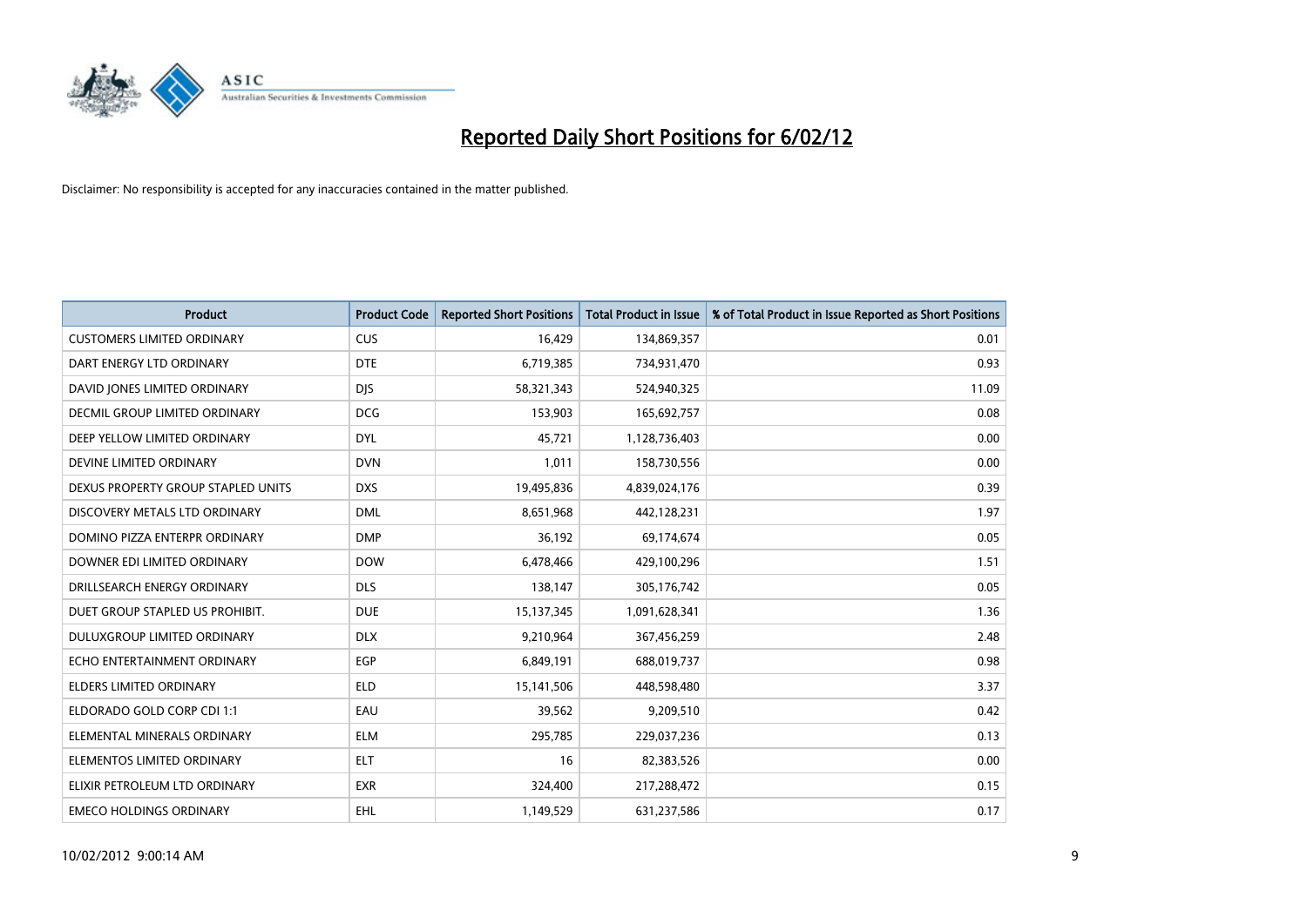

| <b>Product</b>                               | <b>Product Code</b> | <b>Reported Short Positions</b> | <b>Total Product in Issue</b> | % of Total Product in Issue Reported as Short Positions |
|----------------------------------------------|---------------------|---------------------------------|-------------------------------|---------------------------------------------------------|
| <b>ENDEAVOUR MIN CORP CDI 1:1</b>            | <b>EVR</b>          | 22,931                          | 123,748,715                   | 0.01                                                    |
| ENERGY RESOURCES ORDINARY 'A'                | ERA                 | 5,644,898                       | 517,725,062                   | 1.07                                                    |
| <b>ENERGY WORLD CORPOR, ORDINARY</b>         | <b>EWC</b>          | 21,980,349                      | 1,734,166,672                 | 1.28                                                    |
| <b>ENTEK ENERGY LTD ORDINARY</b>             | ETE                 | 489,903                         | 510,657,387                   | 0.10                                                    |
| <b>ENTELLECT LIMITED ORDINARY</b>            | <b>ESN</b>          | 464,050                         | 985,337,932                   | 0.05                                                    |
| <b>ENVESTRA LIMITED ORDINARY</b>             | <b>ENV</b>          | 1,071,045                       | 1,547,890,032                 | 0.08                                                    |
| EVOLUTION MINING LTD ORDINARY                | <b>EVN</b>          | 333,646                         | 700,995,107                   | 0.04                                                    |
| EXCO RESOURCES LTD ORDINARY                  | <b>EXS</b>          | 19,660                          | 356,044,187                   | 0.01                                                    |
| EXOMA ENERGY LIMITED ORDINARY                | <b>EXE</b>          | 281,678                         | 417,357,759                   | 0.07                                                    |
| <b>EXTRACT RESOURCES ORDINARY</b>            | <b>EXT</b>          | 1,059,555                       | 251,159,163                   | 0.41                                                    |
| FAIRFAX MEDIA LTD ORDINARY                   | <b>FXI</b>          | 269,645,131                     | 2,351,955,725                 | 11.49                                                   |
| <b>FANTASTIC HOLDINGS ORDINARY</b>           | <b>FAN</b>          | 23,165                          | 102,739,538                   | 0.02                                                    |
| FAR LTD ORDINARY                             | <b>FAR</b>          | 21,000,000                      | 2,150,080,157                 | 0.98                                                    |
| FISHER & PAYKEL APP. ORDINARY                | <b>FPA</b>          | 18,298                          | 724,235,162                   | 0.00                                                    |
| <b>FKP PROPERTY GROUP STAPLED SECURITIES</b> | <b>FKP</b>          | 27,007,142                      | 1,197,968,723                 | 2.24                                                    |
| FLEETWOOD CORP ORDINARY                      | <b>FWD</b>          | 232,533                         | 58,850,214                    | 0.39                                                    |
| FLETCHER BUILDING ORDINARY                   | <b>FBU</b>          | 11,276,647                      | 680,739,504                   | 1.66                                                    |
| FLEXIGROUP LIMITED ORDINARY                  | <b>FXL</b>          | 67,365                          | 279,268,329                   | 0.02                                                    |
| <b>FLIGHT CENTRE ORDINARY</b>                | <b>FLT</b>          | 9,358,724                       | 100,009,946                   | 9.34                                                    |
| FLINDERS MINES LTD ORDINARY                  | <b>FMS</b>          | 32,404,038                      | 1,821,300,404                 | 1.77                                                    |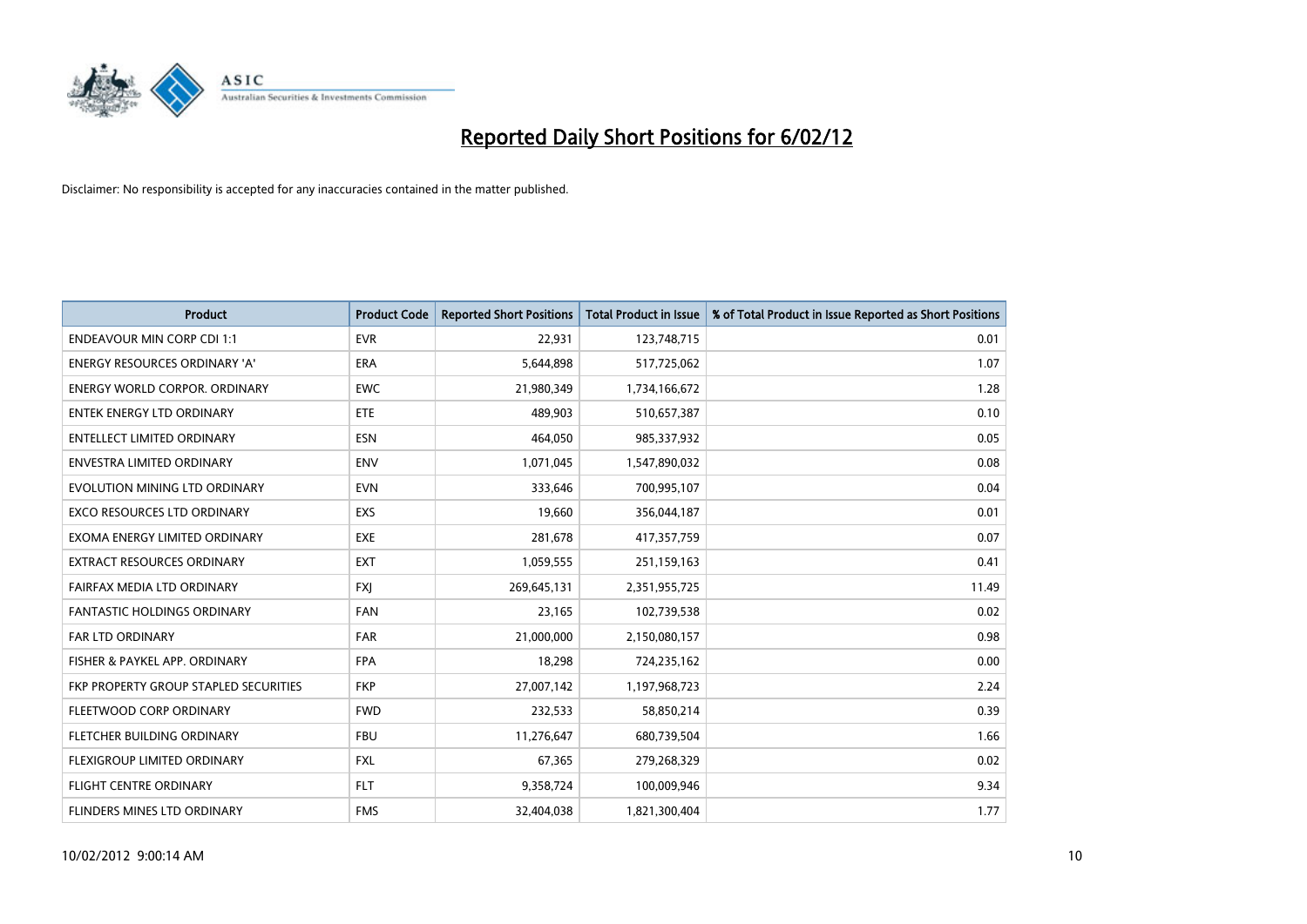

| <b>Product</b>                            | <b>Product Code</b> | <b>Reported Short Positions</b> | <b>Total Product in Issue</b> | % of Total Product in Issue Reported as Short Positions |
|-------------------------------------------|---------------------|---------------------------------|-------------------------------|---------------------------------------------------------|
| <b>FOCUS MINERALS LTD ORDINARY</b>        | <b>FML</b>          | 649,424                         | 4,320,773,701                 | 0.00                                                    |
| <b>FORGE GROUP LIMITED ORDINARY</b>       | FGE                 | 118,562                         | 83,469,014                    | 0.13                                                    |
| FORTE ENERGY NL ORDINARY                  | <b>FTE</b>          | 2,667,039                       | 695,589,311                   | 0.38                                                    |
| FORTESCUE METALS GRP ORDINARY             | <b>FMG</b>          | 47,728,993                      | 3,113,798,659                 | 1.53                                                    |
| <b>FUNTASTIC LIMITED ORDINARY</b>         | <b>FUN</b>          | 322,528                         | 347,956,819                   | 0.09                                                    |
| <b>G.U.D. HOLDINGS ORDINARY</b>           | <b>GUD</b>          | 497,996                         | 70,107,387                    | 0.69                                                    |
| <b>GALAXY RESOURCES ORDINARY</b>          | <b>GXY</b>          | 2,790,750                       | 323,327,000                   | 0.84                                                    |
| <b>GEODYNAMICS LIMITED ORDINARY</b>       | GDY                 | 34,913                          | 406,452,608                   | 0.01                                                    |
| <b>GINDALBIE METALS LTD ORDINARY</b>      | GBG                 | 28,311,999                      | 1,247,487,454                 | 2.27                                                    |
| <b>GLOBAL MINING ORDINARY</b>             | GMI                 | 8,951                           | 181,898,994                   | 0.00                                                    |
| <b>GLOUCESTER COAL ORDINARY</b>           | GCL                 | 603,194                         | 202,905,967                   | 0.29                                                    |
| <b>GME RESOURCES LTD ORDINARY</b>         | <b>GME</b>          | 800                             | 322,635,902                   | 0.00                                                    |
| <b>GOLDEN RIM RESOURCES ORDINARY</b>      | <b>GMR</b>          | 170,000                         | 359,396,731                   | 0.05                                                    |
| <b>GOLDEN WEST RESOURCE ORDINARY</b>      | GWR                 | 1,617                           | 192,142,447                   | 0.00                                                    |
| <b>GOODMAN FIELDER, ORDINARY</b>          | <b>GFF</b>          | 83,308,501                      | 1,955,559,207                 | 4.25                                                    |
| <b>GOODMAN GROUP STAPLED US PROHIBIT.</b> | <b>GMG</b>          | 31,865,961                      | 7,699,816,741                 | 0.40                                                    |
| <b>GPT GROUP STAPLED SEC.</b>             | <b>GPT</b>          | 14,259,984                      | 1,809,449,764                 | 0.79                                                    |
| <b>GRAINCORP LIMITED A CLASS ORDINARY</b> | <b>GNC</b>          | 549,672                         | 198,318,900                   | 0.27                                                    |
| <b>GRANGE RESOURCES, ORDINARY</b>         | GRR                 | 120,729                         | 1,154,359,727                 | 0.00                                                    |
| <b>GREENCAP LIMITED ORDINARY</b>          | GCG                 |                                 | 262,515,385                   | 0.00                                                    |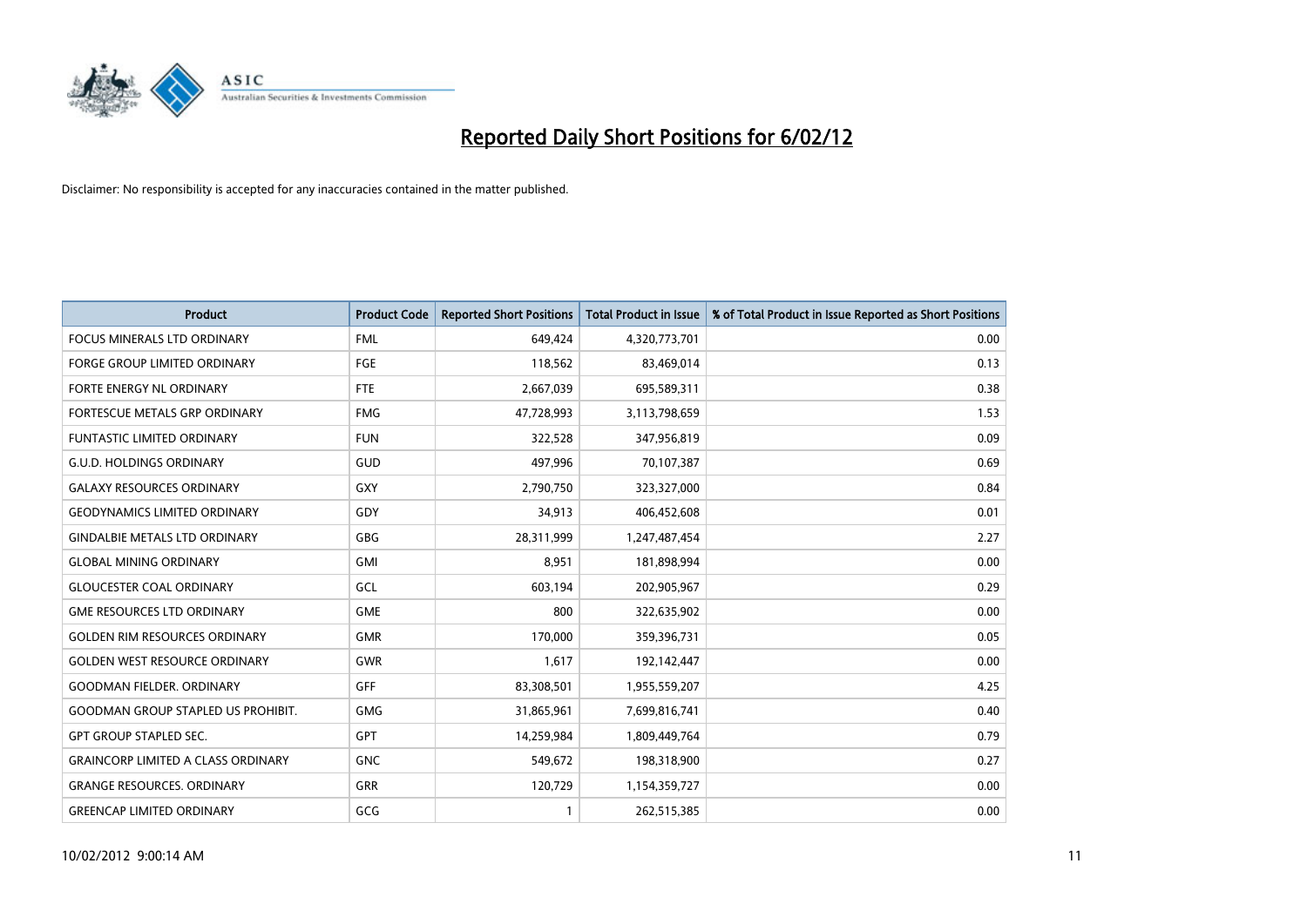

| <b>Product</b>                                   | <b>Product Code</b> | <b>Reported Short Positions</b> | <b>Total Product in Issue</b> | % of Total Product in Issue Reported as Short Positions |
|--------------------------------------------------|---------------------|---------------------------------|-------------------------------|---------------------------------------------------------|
| <b>GREENLAND MIN EN LTD ORDINARY</b>             | GGG                 | 3,290,700                       | 416,390,488                   | 0.77                                                    |
| <b>GROWTHPOINT PROPERTY ORD/UNIT STAPLED SEC</b> | GOZ                 | 100,000                         | 291,904,374                   | 0.03                                                    |
| <b>GRYPHON MINERALS LTD ORDINARY</b>             | GRY                 | 1,237,619                       | 348,164,983                   | 0.35                                                    |
| <b>GUILDFORD COAL LTD ORDINARY</b>               | <b>GUF</b>          | 1,533,438                       | 239,649,486                   | 0.64                                                    |
| <b>GUINNESS PEAT GROUP. CDI 1:1</b>              | GPG                 | 100,054                         | 282,370,983                   | 0.04                                                    |
| <b>GUNNS LIMITED ORDINARY</b>                    | GNS                 | 46,938,546                      | 848,401,559                   | 5.52                                                    |
| <b>GWA GROUP LTD ORDINARY</b>                    | <b>GWA</b>          | 11,818,735                      | 301,525,014                   | 3.91                                                    |
| HARVEY NORMAN ORDINARY                           | <b>HVN</b>          | 66,756,068                      | 1,062,316,784                 | 6.29                                                    |
| HASTIE GROUP LIMITED ORDINARY                    | <b>HST</b>          | 232,792                         | 137,353,504                   | 0.16                                                    |
| HASTINGS DIVERSIFIED STAPLED SECURITY            | <b>HDF</b>          | 3,997,839                       | 530,001,072                   | 0.75                                                    |
| <b>HAVILAH RESOURCES NL ORDINARY</b>             | <b>HAV</b>          | 60,177                          | 101,311,223                   | 0.06                                                    |
| HEARTWARE INT INC CDI 35:1                       | <b>HIN</b>          | 272,008                         | 43,772,855                    | 0.62                                                    |
| <b>HENDERSON GROUP CDI 1:1</b>                   | <b>HGG</b>          | 11,622,480                      | 662,714,927                   | 1.74                                                    |
| HFA HOLDINGS LIMITED ORDINARY                    | <b>HFA</b>          | 16,273                          | 117,332,831                   | 0.01                                                    |
| <b>HIGHLANDS PACIFIC ORDINARY</b>                | <b>HIG</b>          | 2,468,561                       | 686,082,148                   | 0.36                                                    |
| HILLGROVE RES LTD ORDINARY                       | <b>HGO</b>          | 6,885,860                       | 793,698,575                   | 0.87                                                    |
| HILLS HOLDINGS LTD ORDINARY                      | HIL                 | 3,710,701                       | 246,349,244                   | 1.51                                                    |
| HORIZON OIL LIMITED ORDINARY                     | <b>HZN</b>          | 24,993,172                      | 1,130,811,515                 | 2.21                                                    |
| <b>ICON ENERGY LIMITED ORDINARY</b>              | <b>ICN</b>          | 4,230                           | 469,301,394                   | 0.00                                                    |
| <b>IINET LIMITED ORDINARY</b>                    | <b>IIN</b>          | 178,734                         | 160,968,847                   | 0.12                                                    |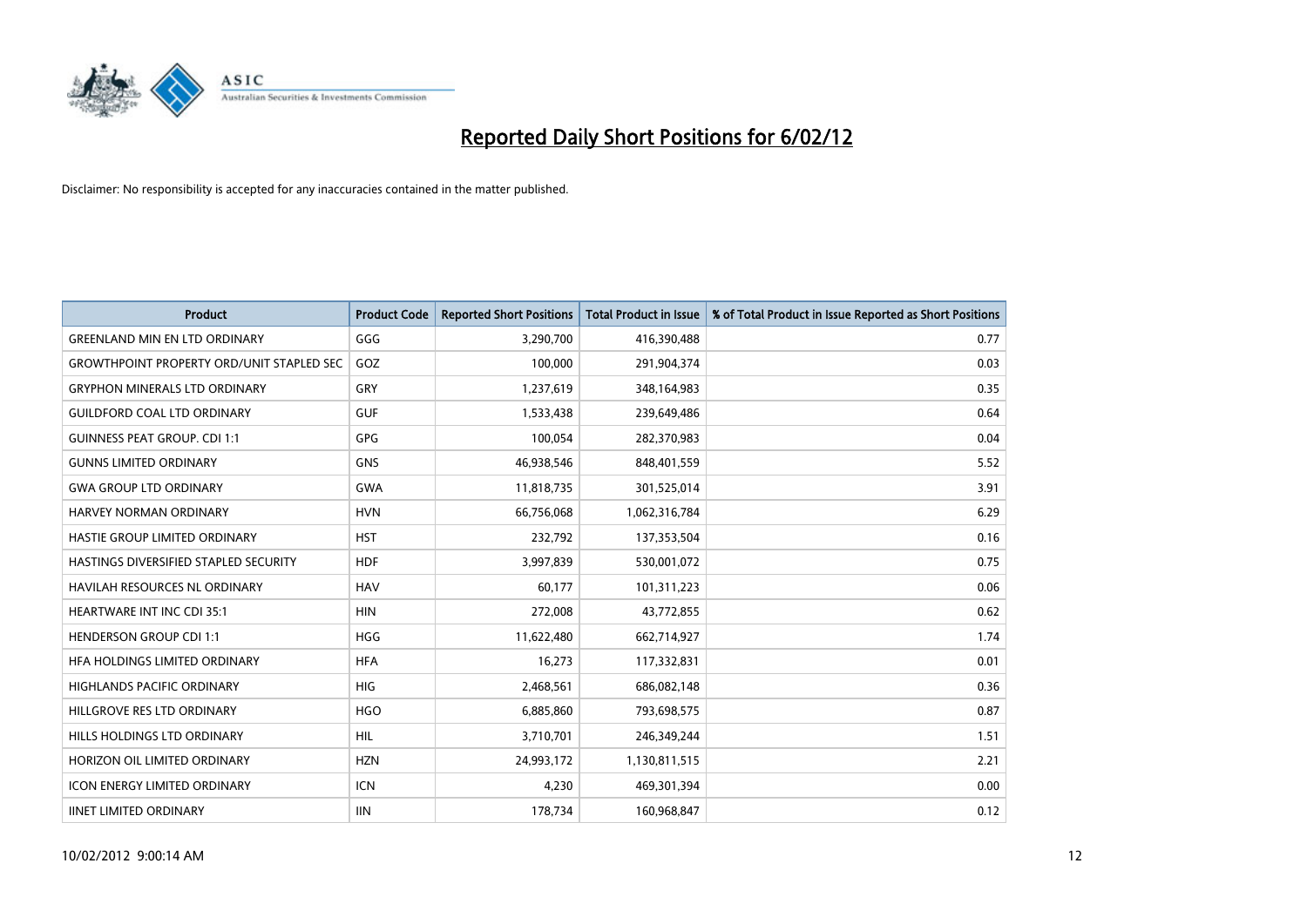

| <b>Product</b>                                | <b>Product Code</b> | <b>Reported Short Positions</b> | <b>Total Product in Issue</b> | % of Total Product in Issue Reported as Short Positions |
|-----------------------------------------------|---------------------|---------------------------------|-------------------------------|---------------------------------------------------------|
| <b>ILUKA RESOURCES ORDINARY</b>               | ILU                 | 15,143,689                      | 418,700,517                   | 3.59                                                    |
| <b>IMDEX LIMITED ORDINARY</b>                 | <b>IMD</b>          | 753,156                         | 205,055,435                   | 0.36                                                    |
| IMF (AUSTRALIA) LTD ORDINARY                  | <b>IMF</b>          | 329,821                         | 123,828,193                   | 0.26                                                    |
| <b>IMX RESOURCES LTD ORDINARY</b>             | <b>IXR</b>          | 20,000                          | 262,612,803                   | 0.01                                                    |
| <b>INCITEC PIVOT ORDINARY</b>                 | IPL                 | 5,694,949                       | 1,628,730,107                 | 0.33                                                    |
| <b>INDEPENDENCE GROUP ORDINARY</b>            | <b>IGO</b>          | 6,399,640                       | 232,525,035                   | 2.75                                                    |
| <b>INDOPHIL RESOURCES ORDINARY</b>            | <b>IRN</b>          | 1,009,820                       | 1,062,104,527                 | 0.07                                                    |
| <b>INDUSTREA LIMITED ORDINARY</b>             | IDL                 | 1,059,242                       | 368,992,435                   | 0.28                                                    |
| <b>INFIGEN ENERGY STAPLED SECURITIES</b>      | <b>IFN</b>          | 4,968,504                       | 762,265,972                   | 0.66                                                    |
| ING RE COM GROUP STAPLED SECURITIES           | ILF.                | 3,583                           | 441,029,194                   | 0.00                                                    |
| INSURANCE AUSTRALIA ORDINARY                  | IAG                 | 6,889,873                       | 2,079,034,021                 | 0.31                                                    |
| INTEGRA MINING LTD, ORDINARY                  | <b>IGR</b>          | 4,683,863                       | 846,293,881                   | 0.55                                                    |
| <b>INTREPID MINES ORDINARY</b>                | <b>IAU</b>          | 2,995,629                       | 523,827,541                   | 0.58                                                    |
| <b>INVESTA OFFICE FUND STAPLED SECURITIES</b> | <b>IOF</b>          | 9,250,320                       | 2,657,463,999                 | 0.35                                                    |
| <b>INVOCARE LIMITED ORDINARY</b>              | <b>IVC</b>          | 1,964,865                       | 110,030,298                   | 1.78                                                    |
| ION LIMITED ORDINARY                          | <b>ION</b>          | 164,453                         | 256,365,105                   | 0.06                                                    |
| <b>IOOF HOLDINGS LTD ORDINARY</b>             | IFL                 | 728,322                         | 229,794,395                   | 0.31                                                    |
| <b>IRESS MARKET TECH. ORDINARY</b>            | <b>IRE</b>          | 1,556,963                       | 127,036,010                   | 1.21                                                    |
| <b>IRON ORE HOLDINGS ORDINARY</b>             | <b>IOH</b>          | 14,525                          | 166,087,005                   | 0.01                                                    |
| ISHARES GLOBAL 100 CDI 1:1                    | <b>IOO</b>          | 831                             | 10,600,000                    | 0.01                                                    |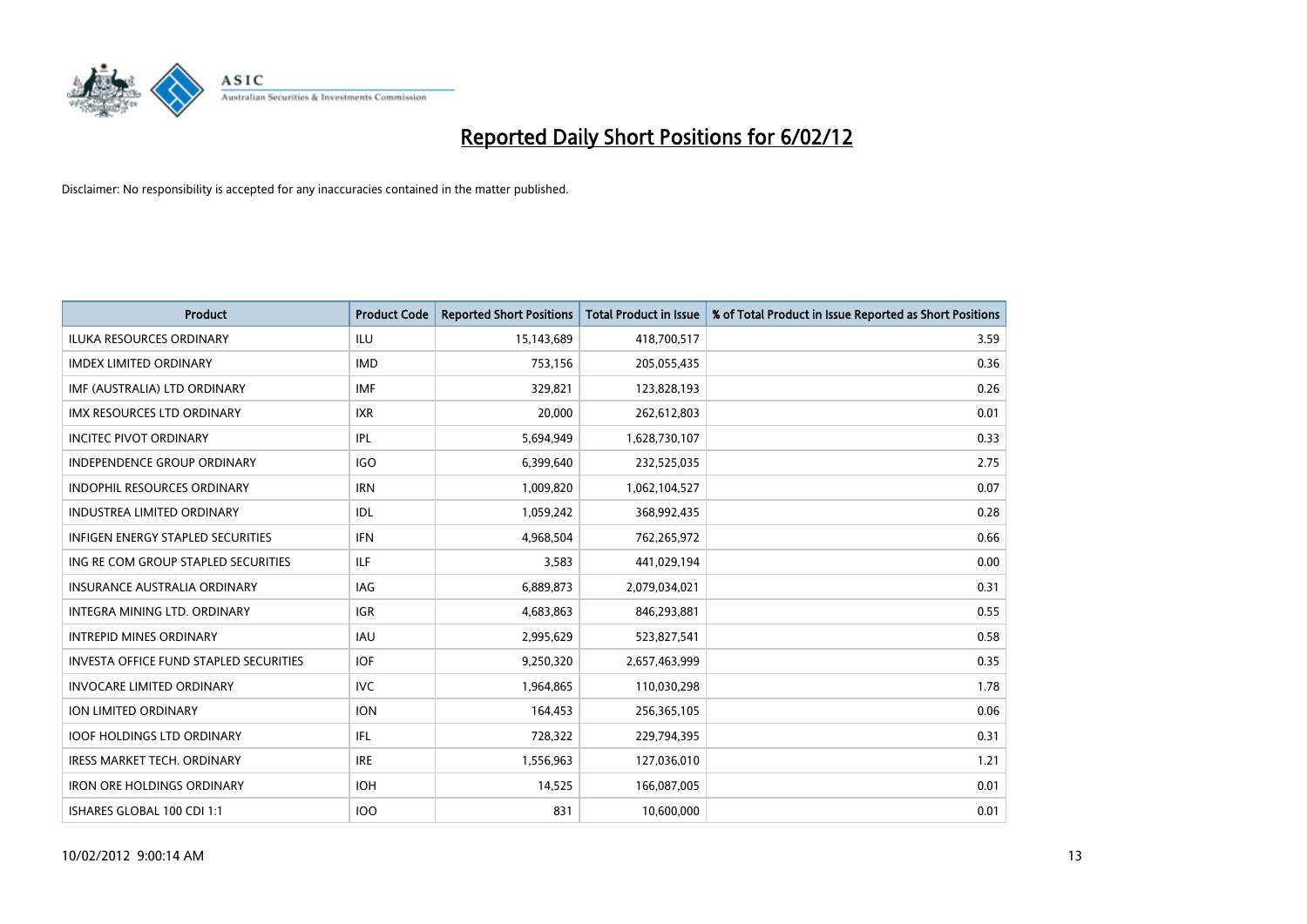

| <b>Product</b>                            | <b>Product Code</b> | <b>Reported Short Positions</b> | <b>Total Product in Issue</b> | % of Total Product in Issue Reported as Short Positions |
|-------------------------------------------|---------------------|---------------------------------|-------------------------------|---------------------------------------------------------|
| ISHARES MSCI AUS 200 ISHARES MSCI AUS 200 | <b>IOZ</b>          | 74,090                          | 2,927,373                     | 2.53                                                    |
| ISHARES S&P HIGH DIV ISHARES S&P HIGH DIV | <b>IHD</b>          | 79,881                          | 2,503,027                     | 3.19                                                    |
| ISHARES SMALL ORDS ISHARES SMALL ORDS     | <b>ISO</b>          | 612,795                         | 5,403,165                     | 11.34                                                   |
| <b>IVANHOE AUSTRALIA ORDINARY</b>         | <b>IVA</b>          | 2,117,377                       | 552,385,295                   | 0.37                                                    |
| JAMES HARDIE INDUST CHESS DEPOSITARY INT  | <b>IHX</b>          | 16,854,967                      | 435,746,077                   | 3.85                                                    |
| <b>JAMESON RESOURCES ORDINARY</b>         | JAL                 | 1,600,000                       | 142,001,227                   | 1.13                                                    |
| <b>JB HI-FI LIMITED ORDINARY</b>          | <b>JBH</b>          | 21,846,726                      | 98,833,643                    | 22.10                                                   |
| <b>JUPITER MINES ORDINARY</b>             | <b>IMS</b>          | 634                             | 1,806,834,044                 | 0.00                                                    |
| <b>KAGARA LTD ORDINARY</b>                | KZL                 | 15,191,766                      | 798,953,117                   | 1.89                                                    |
| KANGAROO RES LTD ORDINARY                 | <b>KRL</b>          | 2,435                           | 3,434,430,012                 | 0.00                                                    |
| KAROON GAS AUSTRALIA ORDINARY             | <b>KAR</b>          | 3,049,049                       | 221,420,769                   | 1.37                                                    |
| KATHMANDU HOLD LTD ORDINARY               | <b>KMD</b>          | 1,314,722                       | 200,000,000                   | 0.65                                                    |
| <b>KBL MINING LIMITED ORDINARY</b>        | <b>KBL</b>          | 1,820                           | 178,264,362                   | 0.00                                                    |
| <b>KEYBRIDGE CAPITAL ORDINARY</b>         | <b>KBC</b>          | 6,000                           | 172,070,564                   | 0.00                                                    |
| KINGSGATE CONSOLID. ORDINARY              | <b>KCN</b>          | 3,933,583                       | 140,956,241                   | 2.79                                                    |
| KINGSROSE MINING LTD ORDINARY             | <b>KRM</b>          | 183,590                         | 272,971,657                   | 0.06                                                    |
| LEIGHTON HOLDINGS ORDINARY                | LEI                 | 7,071,671                       | 337,087,596                   | 2.07                                                    |
| LEND LEASE GROUP UNIT/ORD STAPLED         | <b>LLC</b>          | 2,099,704                       | 571,804,090                   | 0.37                                                    |
| LINC ENERGY LTD ORDINARY                  | <b>LNC</b>          | 19,325,801                      | 504,487,631                   | 3.85                                                    |
| LIQUEFIED NATURAL ORDINARY                | <b>LNG</b>          | 273,800                         | 267,699,015                   | 0.10                                                    |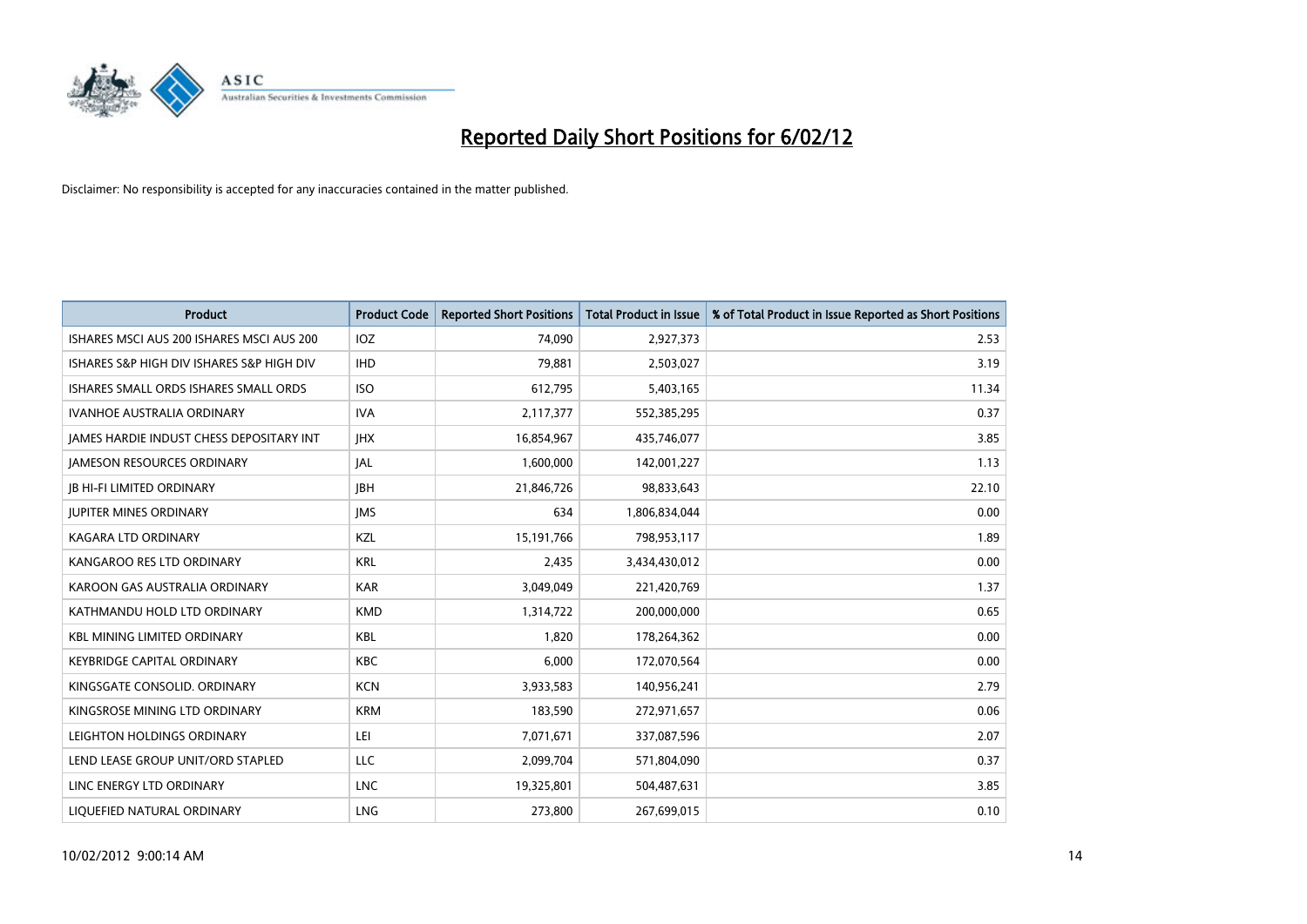

| <b>Product</b>                        | <b>Product Code</b> | <b>Reported Short Positions</b> | <b>Total Product in Issue</b> | % of Total Product in Issue Reported as Short Positions |
|---------------------------------------|---------------------|---------------------------------|-------------------------------|---------------------------------------------------------|
| LYNAS CORPORATION ORDINARY            | <b>LYC</b>          | 149,341,530                     | 1,713,846,913                 | 8.73                                                    |
| M2 TELECOMMUNICATION ORDINARY         | <b>MTU</b>          | 312,991                         | 124,493,385                   | 0.24                                                    |
| <b>MACA LIMITED ORDINARY</b>          | <b>MLD</b>          | 834                             | 150,000,000                   | 0.00                                                    |
| <b>MACMAHON HOLDINGS ORDINARY</b>     | <b>MAH</b>          | 3,704,445                       | 738,631,705                   | 0.49                                                    |
| MACO ATLAS ROADS GRP ORDINARY STAPLED | <b>MOA</b>          | 12,951,720                      | 464,279,594                   | 2.78                                                    |
| MACQUARIE GROUP LTD ORDINARY          | <b>MQG</b>          | 8,752,796                       | 348,580,949                   | 2.50                                                    |
| <b>MARENGO MINING ORDINARY</b>        | <b>MGO</b>          | 39,850                          | 1,002,399,863                 | 0.00                                                    |
| <b>MATRIX C &amp; E LTD ORDINARY</b>  | <b>MCE</b>          | 649,669                         | 77,081,507                    | 0.84                                                    |
| MCMILLAN SHAKESPEARE ORDINARY         | <b>MMS</b>          | 12,101                          | 70,639,319                    | 0.01                                                    |
| MCPHERSON'S LTD ORDINARY              | <b>MCP</b>          | 15,360                          | 72,401,758                    | 0.02                                                    |
| MEDUSA MINING LTD ORDINARY            | <b>MML</b>          | 2,037,241                       | 188,903,911                   | 1.10                                                    |
| MELBOURNE IT LIMITED ORDINARY         | <b>MLB</b>          | 146,142                         | 81,352,178                    | 0.18                                                    |
| MEO AUSTRALIA LTD ORDINARY            | <b>MEO</b>          | 9,169,423                       | 539,913,260                   | 1.70                                                    |
| <b>MERMAID MARINE ORDINARY</b>        | <b>MRM</b>          | 275,397                         | 217,833,136                   | 0.12                                                    |
| MESOBLAST LIMITED ORDINARY            | <b>MSB</b>          | 7,376,016                       | 282,288,361                   | 2.64                                                    |
| METALS X LIMITED ORDINARY             | <b>MLX</b>          | 765,339                         | 1,324,600,410                 | 0.07                                                    |
| METCASH LIMITED ORDINARY              | <b>MTS</b>          | 30,989,125                      | 771,345,864                   | 3.97                                                    |
| METGASCO LIMITED ORDINARY             | <b>MEL</b>          | 333,298                         | 338,592,672                   | 0.10                                                    |
| METMINCO LIMITED ORDINARY             | <b>MNC</b>          | 2,409,965                       | 1,749,541,573                 | 0.13                                                    |
| MHM METALS LIMITED ORDINARY           | <b>MHM</b>          | 94,461                          | 103,967,493                   | 0.09                                                    |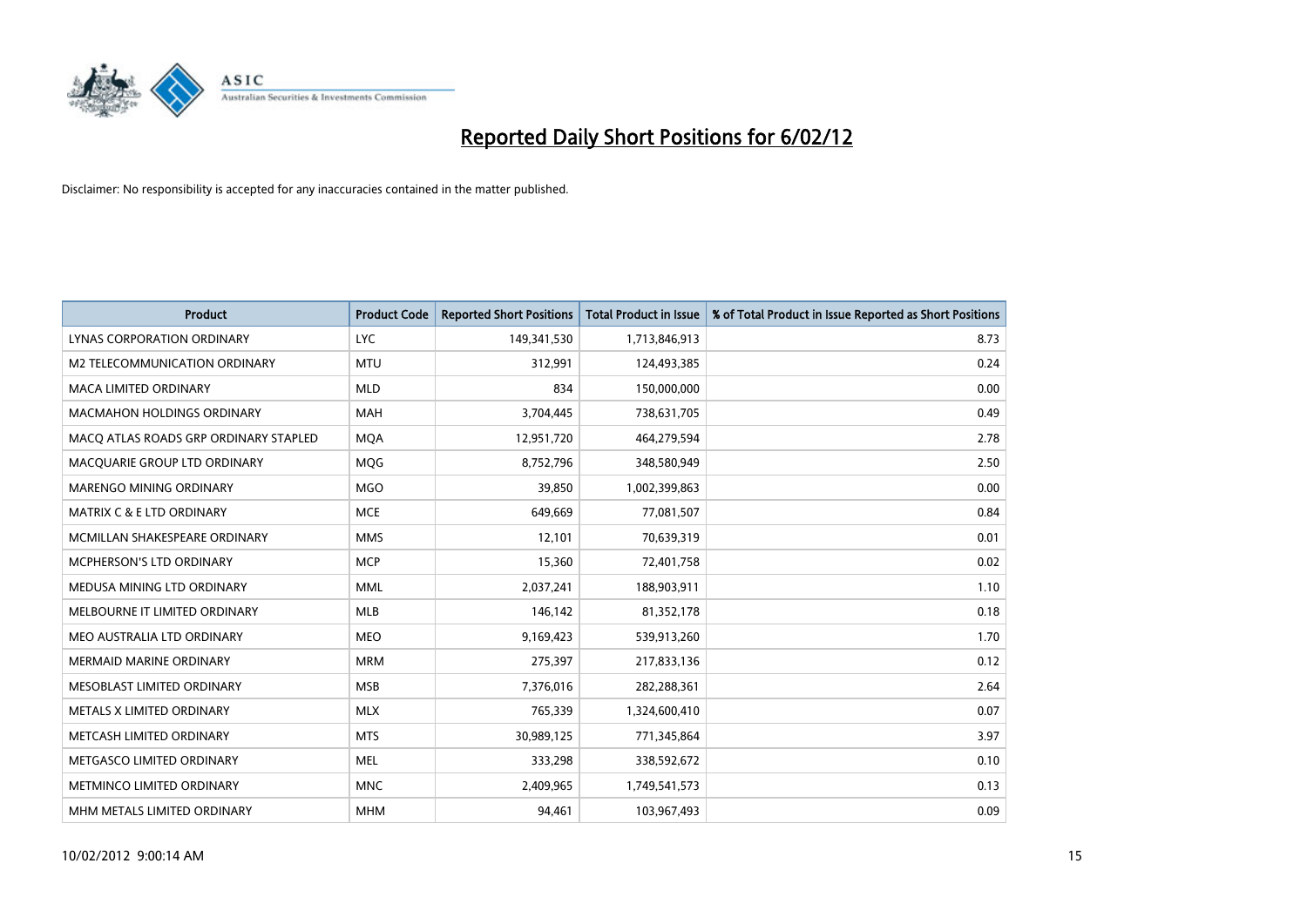

| <b>Product</b>                    | <b>Product Code</b> | <b>Reported Short Positions</b> | <b>Total Product in Issue</b> | % of Total Product in Issue Reported as Short Positions |
|-----------------------------------|---------------------|---------------------------------|-------------------------------|---------------------------------------------------------|
| MICLYN EXP OFFSHR ORDINARY        | <b>MIO</b>          | 24,300                          | 278,515,705                   | 0.01                                                    |
| MINCOR RESOURCES NL ORDINARY      | <b>MCR</b>          | 1,054,205                       | 195,818,871                   | 0.54                                                    |
| MINERAL DEPOSITS ORDINARY         | <b>MDL</b>          | 139,898                         | 83,538,786                    | 0.17                                                    |
| MINERAL RESOURCES. ORDINARY       | <b>MIN</b>          | 661,373                         | 184,698,489                   | 0.36                                                    |
| MIRABELA NICKEL LTD ORDINARY      | <b>MBN</b>          | 10,634,858                      | 492,516,163                   | 2.17                                                    |
| MIRVAC GROUP STAPLED SECURITIES   | <b>MGR</b>          | 18,784,629                      | 3,416,996,915                 | 0.53                                                    |
| MOLOPO ENERGY LTD ORDINARY        | <b>MPO</b>          | 874,465                         | 245,579,810                   | 0.35                                                    |
| MOLY MINES LIMITED ORDINARY       | MOL                 | 115,093                         | 384,893,989                   | 0.03                                                    |
| MONADELPHOUS GROUP ORDINARY       | <b>MND</b>          | 1,563,215                       | 88,674,327                    | 1.77                                                    |
| MORTGAGE CHOICE LTD ORDINARY      | <b>MOC</b>          | 2,275,404                       | 119,948,255                   | 1.90                                                    |
| <b>MOUNT GIBSON IRON ORDINARY</b> | <b>MGX</b>          | 5,620,247                       | 1,082,570,693                 | 0.51                                                    |
| MOUNT MAGNET SOUTH ORDINARY       | <b>MUM</b>          | 1,069,355                       | 353,009,160                   | 0.30                                                    |
| MSF SUGAR LIMITED ORDINARY        | <b>MSF</b>          | 24,657                          | 69,248,422                    | 0.04                                                    |
| MULTIPLEX SITES SITES             | <b>MXUPA</b>        | 72                              | 4,500,000                     | 0.00                                                    |
| MURCHISON METALS LTD ORDINARY     | <b>MMX</b>          | 6,029,772                       | 444,447,777                   | 1.35                                                    |
| MYER HOLDINGS LTD ORDINARY        | <b>MYR</b>          | 73,905,018                      | 583,384,551                   | 12.65                                                   |
| <b>MYSTATE LIMITED ORDINARY</b>   | <b>MYS</b>          | 3,638                           | 86,963,862                    | 0.00                                                    |
| NATIONAL AUST, BANK ORDINARY      | <b>NAB</b>          | 14,848,354                      | 2,238,777,689                 | 0.64                                                    |
| NATURAL FUEL LIMITED ORDINARY     | <b>NFL</b>          | $\mathbf{1}$                    | 1,121,912                     | 0.00                                                    |
| NAVIGATOR RESOURCES ORDINARY      | <b>NAV</b>          | 500                             | 2,222,216,576                 | 0.00                                                    |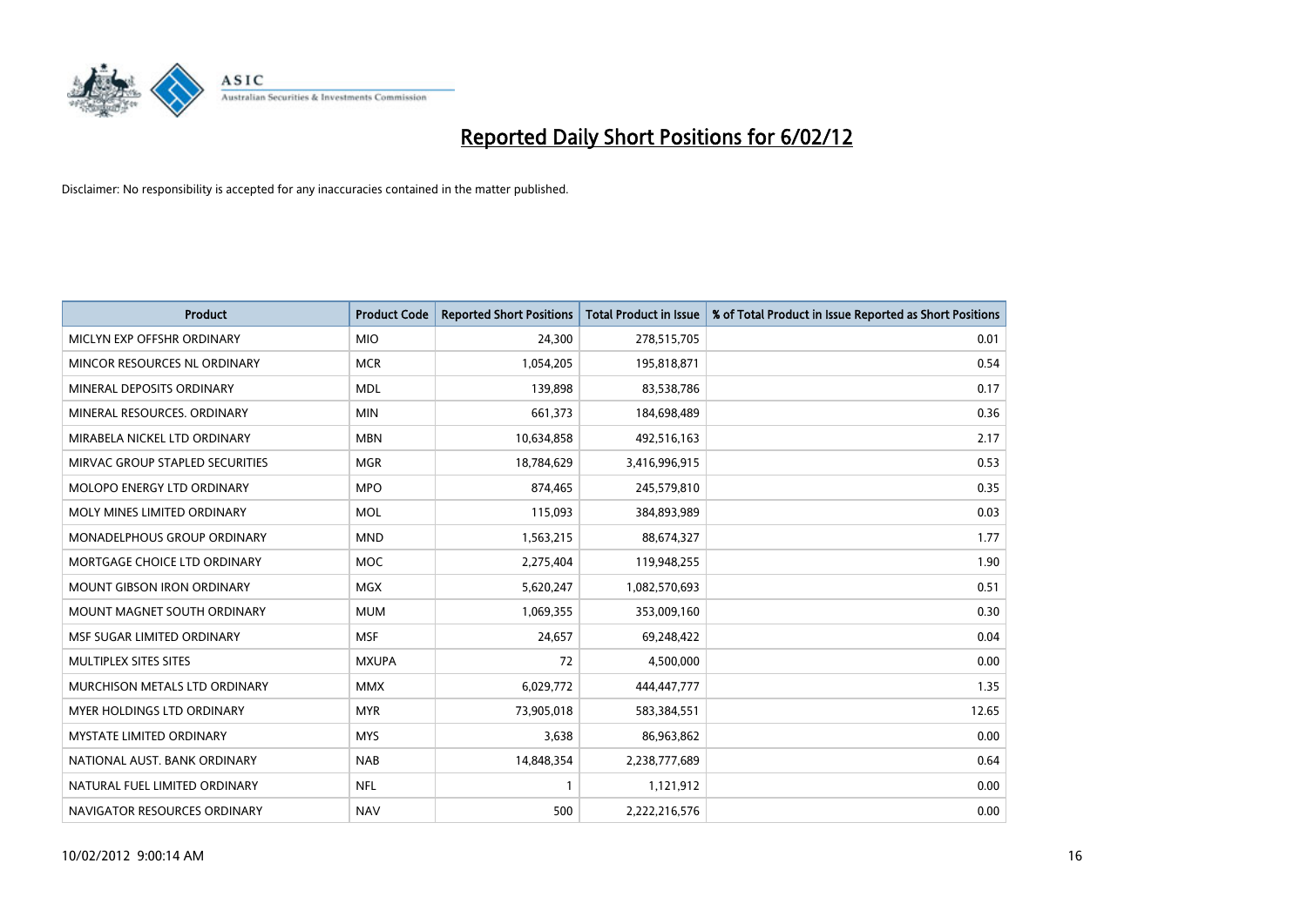

| <b>Product</b>                        | <b>Product Code</b> | <b>Reported Short Positions</b> | <b>Total Product in Issue</b> | % of Total Product in Issue Reported as Short Positions |
|---------------------------------------|---------------------|---------------------------------|-------------------------------|---------------------------------------------------------|
| NAVITAS LIMITED ORDINARY              | <b>NVT</b>          | 5,893,092                       | 375,318,628                   | 1.56                                                    |
| NEPTUNE MARINE ORDINARY               | <b>NMS</b>          | 182,253                         | 1,748,545,632                 | 0.01                                                    |
| NEW HOPE CORPORATION ORDINARY         | <b>NHC</b>          | 1,695                           | 830,411,534                   | 0.00                                                    |
| NEWCREST MINING ORDINARY              | <b>NCM</b>          | 2,281,774                       | 764,960,000                   | 0.27                                                    |
| NEWS CORP A NON-VOTING CDI            | <b>NWSLV</b>        | 2,271,957                       | 1,679,115,390                 | 0.13                                                    |
| NEWS CORP B VOTING CDI                | <b>NWS</b>          | 3,058,686                       | 798,520,953                   | 0.39                                                    |
| NEXBIS LIMITED ORDINARY               | <b>NBS</b>          | 63,733                          | 798,356,704                   | 0.01                                                    |
| NEXTDC LIMITED ORDINARY               | <b>NXT</b>          | 2,436                           | 123,533,558                   | 0.00                                                    |
| NEXUS ENERGY LIMITED ORDINARY         | <b>NXS</b>          | 5,884,193                       | 1,326,821,159                 | 0.43                                                    |
| NIB HOLDINGS LIMITED ORDINARY         | <b>NHF</b>          | 123,350                         | 466,502,955                   | 0.02                                                    |
| NIDO PETROLEUM ORDINARY               | <b>NDO</b>          | 105,293                         | 1,389,163,151                 | 0.01                                                    |
| NOBLE MINERAL RES ORDINARY            | <b>NMG</b>          | 1,359,554                       | 527,591,903                   | 0.26                                                    |
| NORTHERN IRON LTD ORDINARY            | <b>NFE</b>          | 715,763                         | 369,980,113                   | 0.18                                                    |
| NORTHERN STAR ORDINARY                | <b>NST</b>          | 7,088                           | 351,990,153                   | 0.00                                                    |
| NRW HOLDINGS LIMITED ORDINARY         | <b>NWH</b>          | 716,099                         | 278,888,011                   | 0.26                                                    |
| NUFARM LIMITED ORDINARY               | <b>NUF</b>          | 4,072,247                       | 262,018,057                   | 1.55                                                    |
| OAKTON LIMITED ORDINARY               | <b>OKN</b>          | 686,902                         | 93,800,235                    | 0.73                                                    |
| OCEANAGOLD CORP. CHESS DEPOSITARY INT | <b>OGC</b>          | 887,849                         | 262,656,605                   | 0.34                                                    |
| OCEANIA CAPITAL LTD ORDINARY          | <b>OCP</b>          | 2,500                           | 91,921,295                    | 0.00                                                    |
| OIL SEARCH LTD ORDINARY               | OSH                 | 7,810,606                       | 1,325,155,171                 | 0.55                                                    |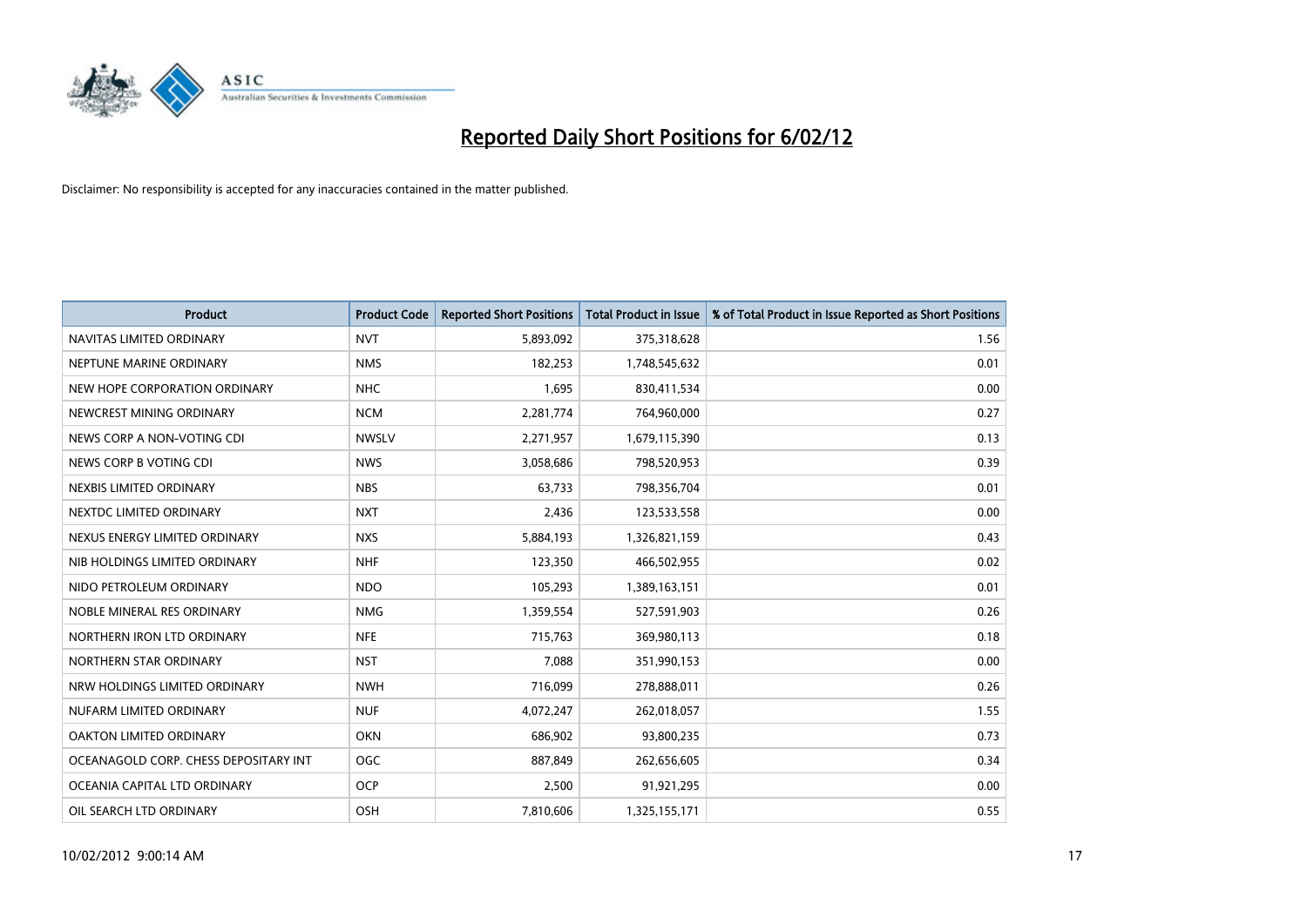

| <b>Product</b>                 | <b>Product Code</b> | <b>Reported Short Positions</b> | <b>Total Product in Issue</b> | % of Total Product in Issue Reported as Short Positions |
|--------------------------------|---------------------|---------------------------------|-------------------------------|---------------------------------------------------------|
| OM HOLDINGS LIMITED ORDINARY   | OMH                 | 5,936,018                       | 504,105,150                   | 1.18                                                    |
| ONESTEEL LIMITED ORDINARY      | OST                 | 76,057,188                      | 1,342,393,583                 | 5.67                                                    |
| ORICA LIMITED ORDINARY         | ORI                 | 3,547,263                       | 365,007,037                   | 0.95                                                    |
| ORIGIN ENERGY ORDINARY         | <b>ORG</b>          | 3,308,425                       | 1,086,170,422                 | 0.32                                                    |
| OROCOBRE LIMITED ORDINARY      | <b>ORE</b>          | 81,210                          | 103,195,029                   | 0.08                                                    |
| OROTONGROUP LIMITED ORDINARY   | ORL                 | 82,485                          | 40,880,902                    | 0.20                                                    |
| OTTO ENERGY LIMITED ORDINARY   | OEL                 | 109,204                         | 1,138,290,071                 | 0.01                                                    |
| OZ MINERALS ORDINARY           | OZL                 | 8,547,419                       | 314,821,850                   | 2.69                                                    |
| <b>PACIFIC BRANDS ORDINARY</b> | <b>PBG</b>          | 6,819,942                       | 912,915,695                   | 0.74                                                    |
| PALADIN ENERGY LTD ORDINARY    | <b>PDN</b>          | 25,346,534                      | 835,486,044                   | 3.03                                                    |
| PANAUST LIMITED ORDINARY       | <b>PNA</b>          | 9,953,497                       | 596,339,292                   | 1.65                                                    |
| PANORAMIC RESOURCES ORDINARY   | PAN                 | 709,662                         | 207,050,710                   | 0.34                                                    |
| PAPERLINX LIMITED ORDINARY     | <b>PPX</b>          | 3,975,980                       | 609,280,761                   | 0.65                                                    |
| PAPILLON RES LTD ORDINARY      | PIR                 | 794,671                         | 215,730,032                   | 0.37                                                    |
| PATTIES FOODS LTD ORDINARY     | PFL                 | 1                               | 138,989,223                   | 0.00                                                    |
| PEET LIMITED ORDINARY          | <b>PPC</b>          | 67,315                          | 320,170,604                   | 0.02                                                    |
| PENINSULA ENERGY LTD ORDINARY  | PEN                 | 2,705,000                       | 2,136,325,262                 | 0.13                                                    |
| PERILYA LIMITED ORDINARY       | <b>PEM</b>          | 106,767                         | 769,316,426                   | 0.01                                                    |
| PERPETUAL LIMITED ORDINARY     | <b>PPT</b>          | 2,492,363                       | 41,980,678                    | 5.93                                                    |
| PERSEUS MINING LTD ORDINARY    | PRU                 | 3,302,782                       | 457,502,088                   | 0.70                                                    |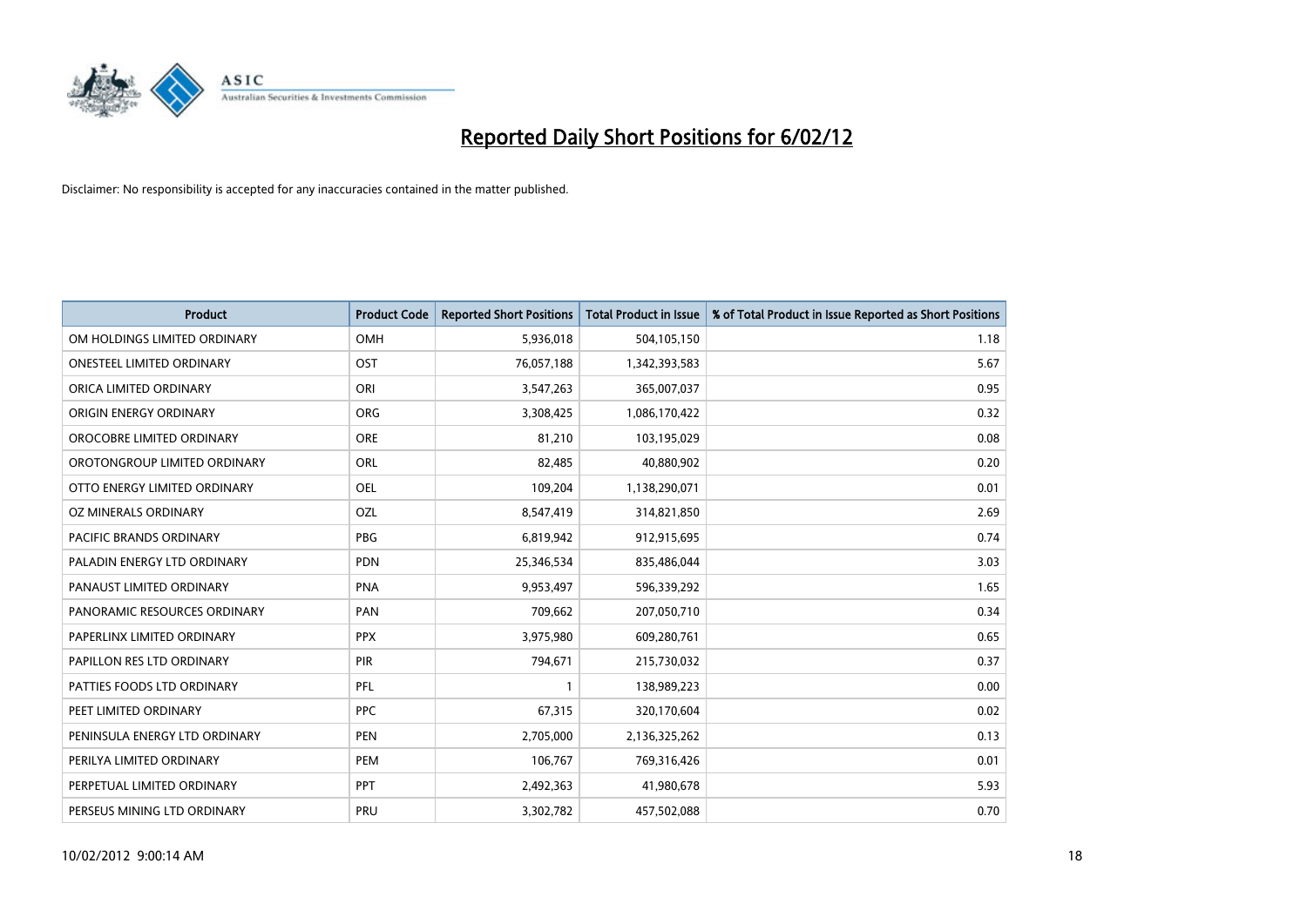

| <b>Product</b>                 | <b>Product Code</b> | <b>Reported Short Positions</b> | <b>Total Product in Issue</b> | % of Total Product in Issue Reported as Short Positions |
|--------------------------------|---------------------|---------------------------------|-------------------------------|---------------------------------------------------------|
| PETSEC ENERGY ORDINARY         | <b>PSA</b>          | 223,332                         | 235,283,622                   | 0.09                                                    |
| PHARMAXIS LTD ORDINARY         | <b>PXS</b>          | 2,085,807                       | 305,890,989                   | 0.67                                                    |
| PHOTON GROUP LTD ORDINARY      | PGA                 | 250,510                         | 1,540,886,866                 | 0.02                                                    |
| PLATINUM ASSET ORDINARY        | <b>PTM</b>          | 7,882,790                       | 561,347,878                   | 1.38                                                    |
| PLATINUM AUSTRALIA ORDINARY    | <b>PLA</b>          | 1,830,350                       | 453,380,039                   | 0.41                                                    |
| PLATINUM CAPITAL LTD ORDINARY  | <b>PMC</b>          | $\mathbf{1}$                    | 165,756,878                   | 0.00                                                    |
| PMI GOLD CORP CDI 1:1          | <b>PVM</b>          | 98,427                          | 51,990,417                    | 0.19                                                    |
| PMP LIMITED ORDINARY           | <b>PMP</b>          | 44,692                          | 326,543,596                   | 0.01                                                    |
| PORT BOUVARD LIMITED ORDINARY  | PBD                 | 6,754                           | 593,868,295                   | 0.00                                                    |
| PREMIER INVESTMENTS ORDINARY   | <b>PMV</b>          | 584,553                         | 155,062,831                   | 0.36                                                    |
| PRIMA BIOMED LTD ORDINARY      | <b>PRR</b>          | 4,612,718                       | 1,064,563,388                 | 0.43                                                    |
| PRIMARY HEALTH CARE ORDINARY   | <b>PRY</b>          | 9,164,844                       | 500,336,679                   | 1.82                                                    |
| PRIME MEDIA GRP LTD ORDINARY   | <b>PRT</b>          | $\overline{2}$                  | 366,330,303                   | 0.00                                                    |
| PRIMEAG AUSTRALIA ORDINARY     | PAG                 | 65,279                          | 266,394,444                   | 0.03                                                    |
| PROGEN PHARMACEUTIC ORDINARY   | PGL                 | 151,596                         | 24,709,097                    | 0.61                                                    |
| PROGRAMMED ORDINARY            | <b>PRG</b>          | 532,963                         | 118,173,778                   | 0.43                                                    |
| PSIVIDA CORP CDI 1:1           | <b>PVA</b>          | 6,878                           | 8,961,741                     | 0.08                                                    |
| <b>QANTAS AIRWAYS ORDINARY</b> | QAN                 | 35,562,508                      | 2,265,123,620                 | 1.56                                                    |
| OBE INSURANCE GROUP ORDINARY   | <b>OBE</b>          | 14,276,075                      | 1,115,545,692                 | 1.24                                                    |
| OR NATIONAL LIMITED ORDINARY   | <b>ORN</b>          | 17,496,835                      | 2,440,000,000                 | 0.72                                                    |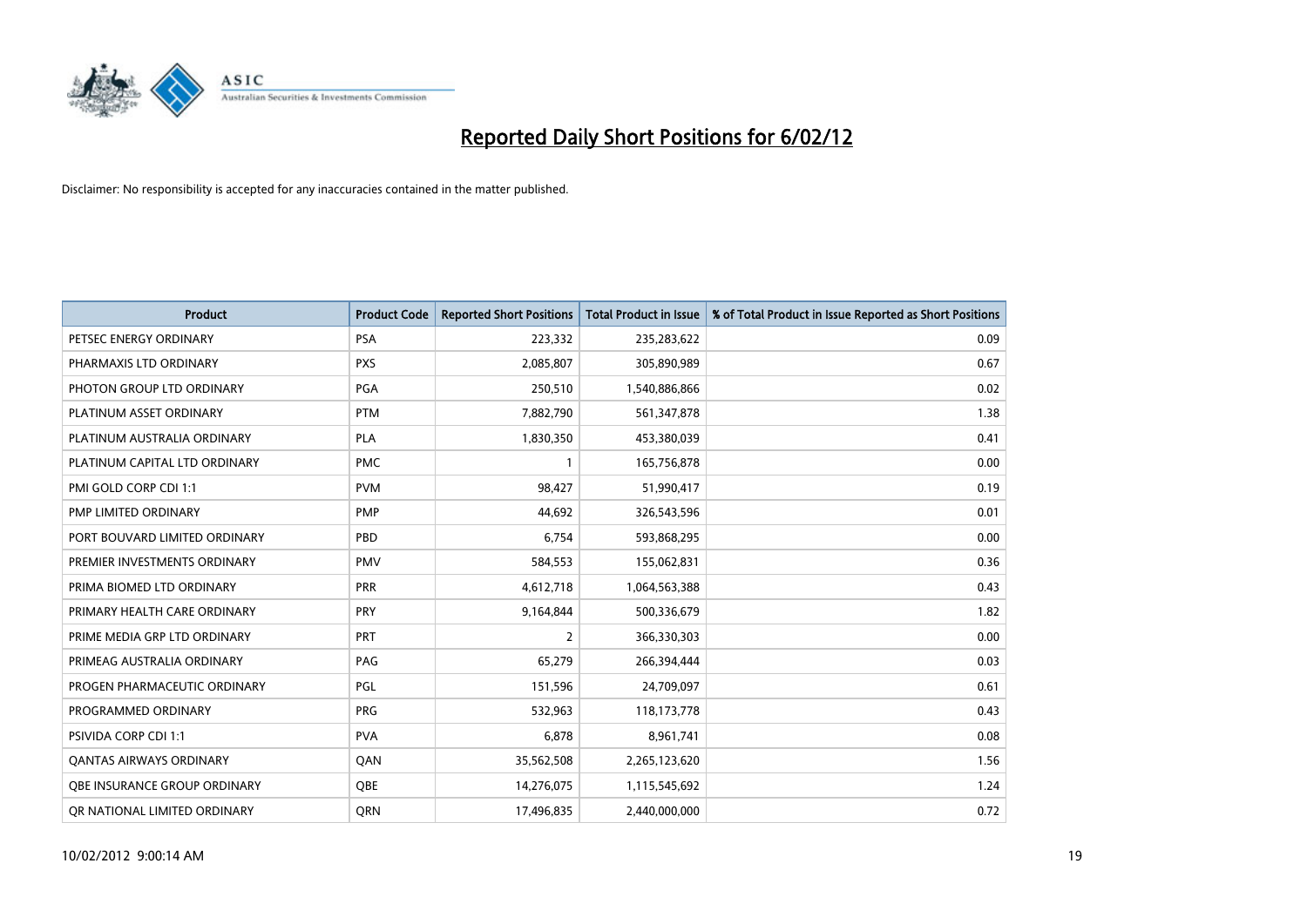

| <b>Product</b>                  | <b>Product Code</b> | <b>Reported Short Positions</b> | <b>Total Product in Issue</b> | % of Total Product in Issue Reported as Short Positions |
|---------------------------------|---------------------|---------------------------------|-------------------------------|---------------------------------------------------------|
| ORXPHARMA LTD ORDINARY          | <b>ORX</b>          | 610,916                         | 144,303,190                   | 0.42                                                    |
| QUBE LOGISTICS HLDG ORDINARY    | QUB                 | 4,048,621                       | 889,404,644                   | 0.45                                                    |
| RAMELIUS RESOURCES ORDINARY     | <b>RMS</b>          | 168,942                         | 335,775,519                   | 0.06                                                    |
| RAMSAY HEALTH CARE ORDINARY     | <b>RHC</b>          | 1,446,749                       | 202,081,252                   | 0.69                                                    |
| <b>RCR TOMLINSON ORDINARY</b>   | <b>RCR</b>          | 68,067                          | 133,525,516                   | 0.05                                                    |
| <b>REA GROUP ORDINARY</b>       | <b>REA</b>          | 379,821                         | 131,714,699                   | 0.27                                                    |
| <b>RECKON LIMITED ORDINARY</b>  | <b>RKN</b>          | 811,500                         | 132,839,672                   | 0.61                                                    |
| RED 5 LIMITED ORDINARY          | <b>RED</b>          | 21,034                          | 128,412,536                   | 0.02                                                    |
| RED EMPEROR RESOURCE ORDINARY   | <b>RMP</b>          | 50,000                          | 189,651,380                   | 0.03                                                    |
| <b>RED FORK ENERGY ORDINARY</b> | <b>RFE</b>          | 27,982                          | 310,229,853                   | 0.01                                                    |
| REDBANK ENERGY LTD ORDINARY     | AEJ                 | 19                              | 786,287                       | 0.00                                                    |
| REED RESOURCES LTD ORDINARY     | <b>RDR</b>          | 268,204                         | 264,742,501                   | 0.10                                                    |
| <b>REGIS RESOURCES ORDINARY</b> | <b>RRL</b>          | 565,852                         | 438,991,793                   | 0.13                                                    |
| RESMED INC CDI 10:1             | <b>RMD</b>          | 8,360,034                       | 1,556,242,300                 | 0.53                                                    |
| <b>RESOLUTE MINING ORDINARY</b> | <b>RSG</b>          | 2,270,781                       | 655,620,461                   | 0.33                                                    |
| RESOURCE AND INVEST. ORDINARY   | <b>RNI</b>          | 230,000                         | 124,984,308                   | 0.18                                                    |
| RESOURCE GENERATION ORDINARY    | <b>RES</b>          | 157,911                         | 262,895,652                   | 0.06                                                    |
| REVERSE CORP LIMITED ORDINARY   | <b>REF</b>          | 26,041                          | 92,382,175                    | 0.03                                                    |
| REX MINERALS LIMITED ORDINARY   | <b>RXM</b>          | 899,785                         | 153,635,519                   | 0.58                                                    |
| <b>RHG LIMITED ORDINARY</b>     | <b>RHG</b>          | 31,776                          | 308,483,177                   | 0.01                                                    |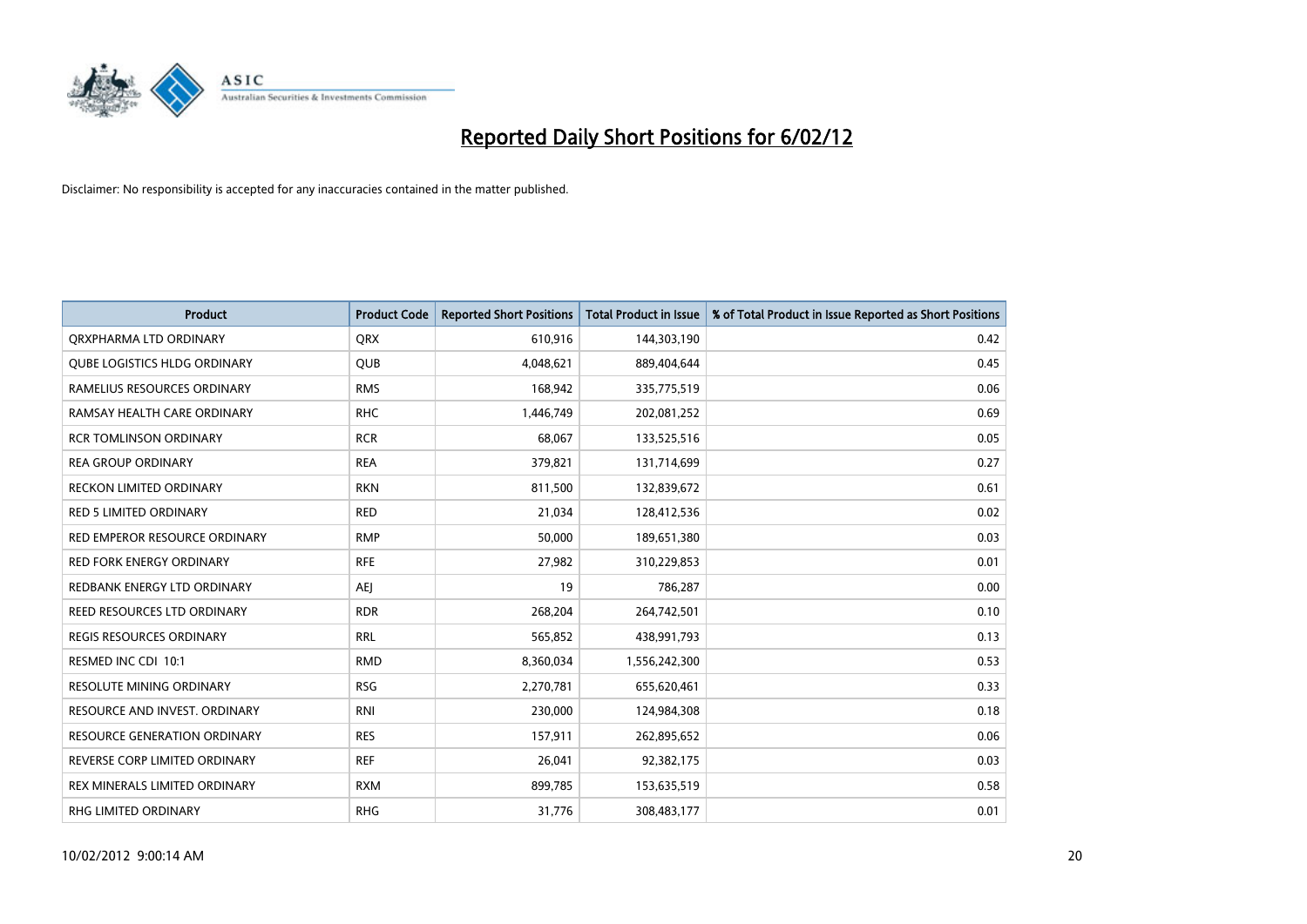

| <b>Product</b>                    | <b>Product Code</b> | <b>Reported Short Positions</b> | <b>Total Product in Issue</b> | % of Total Product in Issue Reported as Short Positions |
|-----------------------------------|---------------------|---------------------------------|-------------------------------|---------------------------------------------------------|
| <b>RIALTO ENERGY ORDINARY</b>     | <b>RIA</b>          | 23,568,116                      | 431,256,264                   | 5.47                                                    |
| RIO TINTO LIMITED ORDINARY        | <b>RIO</b>          | 25,788,979                      | 435,758,720                   | 5.91                                                    |
| <b>RIVERCITY MOTORWAY STAPLED</b> | <b>RCY</b>          | 132,000                         | 957,010,115                   | 0.01                                                    |
| ROC OIL COMPANY ORDINARY          | <b>ROC</b>          | 1,898,920                       | 682,506,352                   | 0.27                                                    |
| ROYAL WOLF HOLDINGS ORDINARY      | <b>RWH</b>          | 19,831                          | 100,387,052                   | 0.02                                                    |
| SAI GLOBAL LIMITED ORDINARY       | SAI                 | 1,775,915                       | 202,302,389                   | 0.88                                                    |
| SALMAT LIMITED ORDINARY           | <b>SLM</b>          | 500,396                         | 159,802,174                   | 0.30                                                    |
| SAMSON OIL & GAS LTD ORDINARY     | SSN                 | 1,887,092                       | 1,751,330,020                 | 0.10                                                    |
| SANDFIRE RESOURCES ORDINARY       | <b>SFR</b>          | 1,681,002                       | 151,007,635                   | 1.11                                                    |
| SANTOS LTD ORDINARY               | <b>STO</b>          | 13,142,811                      | 942,223,595                   | 1.37                                                    |
| SARACEN MINERAL ORDINARY          | SAR                 | 658,871                         | 593,993,240                   | 0.11                                                    |
| SEDGMAN LIMITED ORDINARY          | SDM                 | 196,018                         | 212,215,619                   | 0.09                                                    |
| SEEK LIMITED ORDINARY             | <b>SEK</b>          | 18,800,763                      | 337,101,307                   | 5.56                                                    |
| SELECT HARVESTS ORDINARY          | <b>SHV</b>          | 23,167                          | 56,392,664                    | 0.04                                                    |
| SENETAS CORPORATION ORDINARY      | <b>SEN</b>          | 756,999                         | 463,105,195                   | 0.16                                                    |
| SENEX ENERGY LIMITED ORDINARY     | <b>SXY</b>          | 420,986                         | 923,397,416                   | 0.04                                                    |
| SERVCORP LIMITED ORDINARY         | SRV                 | 26,183                          | 98,440,807                    | 0.03                                                    |
| SERVICE STREAM ORDINARY           | <b>SSM</b>          | 344,663                         | 283,418,867                   | 0.12                                                    |
| SEVEN GROUP HOLDINGS ORDINARY     | <b>SVW</b>          | 387,057                         | 306,410,281                   | 0.11                                                    |
| SEVEN WEST MEDIA LTD ORDINARY     | SWM                 | 4,845,915                       | 645,719,542                   | 0.75                                                    |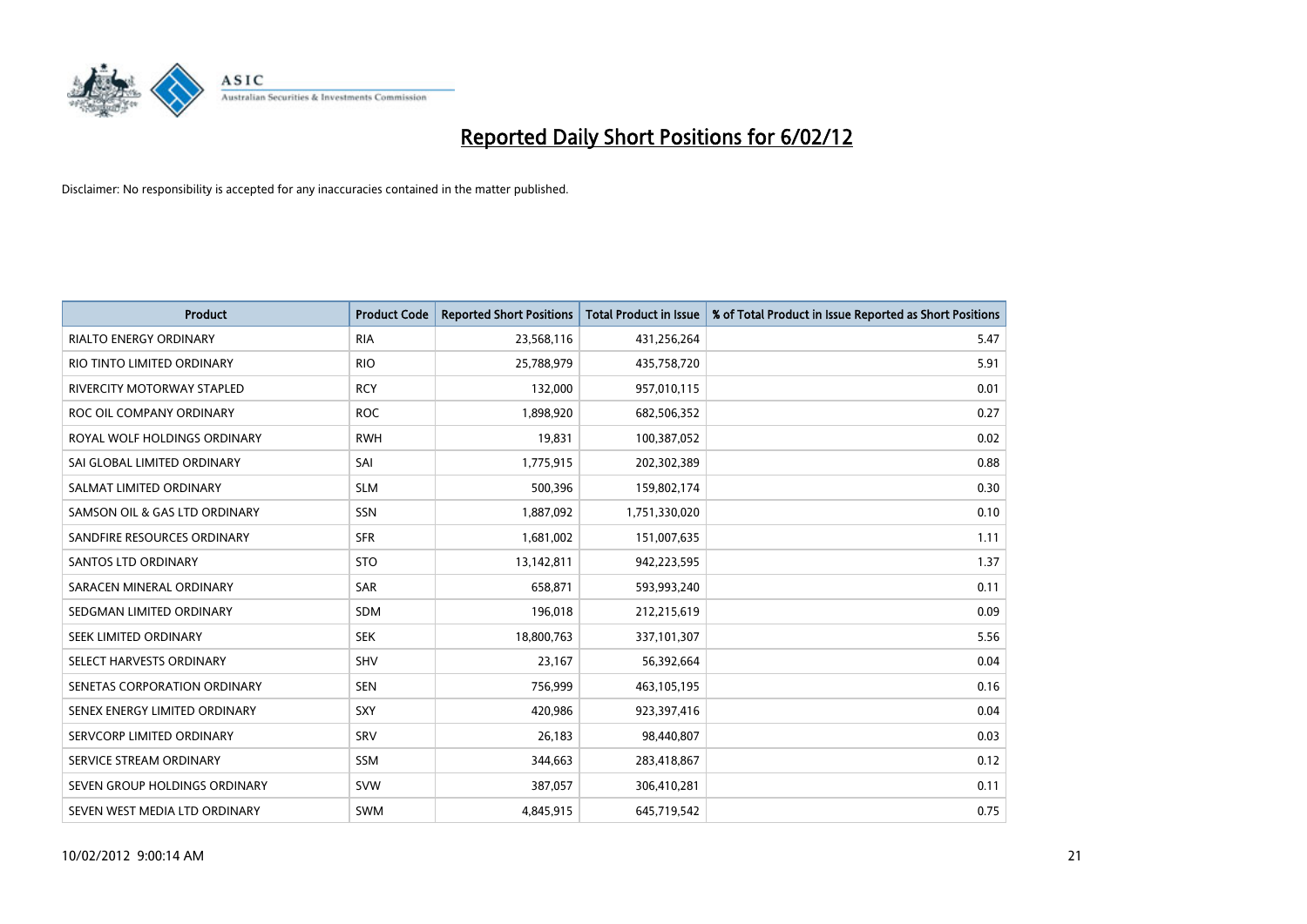

| <b>Product</b>                           | <b>Product Code</b> | <b>Reported Short Positions</b> | <b>Total Product in Issue</b> | % of Total Product in Issue Reported as Short Positions |
|------------------------------------------|---------------------|---------------------------------|-------------------------------|---------------------------------------------------------|
| SIGMA PHARMACEUTICAL ORDINARY            | <b>SIP</b>          | 13,467,343                      | 1,178,626,572                 | 1.14                                                    |
| SILEX SYSTEMS ORDINARY                   | <b>SLX</b>          | 518,128                         | 170,133,997                   | 0.29                                                    |
| SILVER LAKE RESOURCE ORDINARY            | <b>SLR</b>          | 347,519                         | 220,264,064                   | 0.18                                                    |
| SIMS METAL MGMT LTD ORDINARY             | <b>SGM</b>          | 4,470,341                       | 205,851,182                   | 2.15                                                    |
| SINGAPORE TELECOMM. CHESS DEPOSITARY INT | SGT                 | 7,473,941                       | 193,216,752                   | 3.87                                                    |
| SIRIUS RESOURCES NL ORDINARY             | <b>SIR</b>          | 82,500                          | 150,934,586                   | 0.05                                                    |
| SIRTEX MEDICAL ORDINARY                  | <b>SRX</b>          | 50                              | 55,768,136                    | 0.00                                                    |
| SKILLED GROUP LTD ORDINARY               | <b>SKE</b>          | 40,188                          | 233,487,276                   | 0.01                                                    |
| SMS MANAGEMENT, ORDINARY                 | <b>SMX</b>          | 475,624                         | 68,290,180                    | 0.70                                                    |
| SONIC HEALTHCARE ORDINARY                | <b>SHL</b>          | 5,797,376                       | 389,969,875                   | 1.48                                                    |
| SOUL PATTINSON (W.H) ORDINARY            | SOL                 | 1,033                           | 239,395,320                   | 0.00                                                    |
| SOUTH BOULDER MINES ORDINARY             | <b>STB</b>          | 124,342                         | 114,254,184                   | 0.10                                                    |
| SP AUSNET STAPLED SECURITIES             | <b>SPN</b>          | 2,135,277                       | 2,896,219,682                 | 0.07                                                    |
| SPARK INFRASTRUCTURE STAPLED NOTE & UNIT | SKI                 | 22,155,035                      | 1,326,734,264                 | 1.66                                                    |
| SPDR 200 FUND ETF UNITS                  | <b>STW</b>          | 8                               | 51,538,531                    | 0.00                                                    |
| SPECIALTY FASHION ORDINARY               | SFH                 | 2,657,741                       | 192,086,121                   | 1.38                                                    |
| SPOTLESS GROUP LTD ORDINARY              | <b>SPT</b>          | 948,586                         | 265,454,407                   | 0.35                                                    |
| ST BARBARA LIMITED ORDINARY              | <b>SBM</b>          | 3,904,657                       | 325,615,389                   | 1.19                                                    |
| STANMORE COAL LTD ORDINARY               | <b>SMR</b>          | 391,941                         | 159,867,012                   | 0.24                                                    |
| STARPHARMA HOLDINGS ORDINARY             | SPL                 | 2,235,396                       | 280,732,451                   | 0.78                                                    |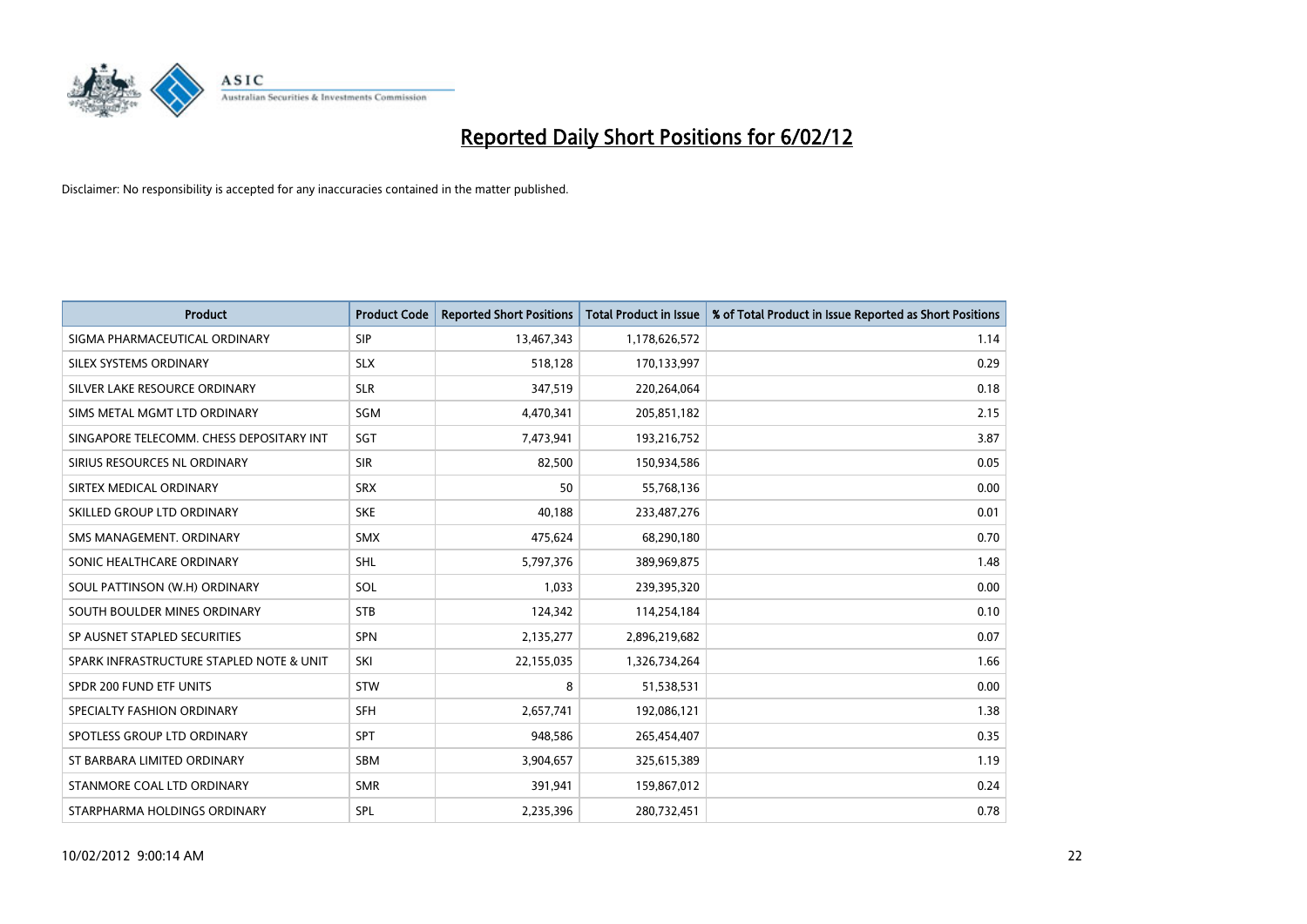

| <b>Product</b>                   | <b>Product Code</b> | <b>Reported Short Positions</b> | <b>Total Product in Issue</b> | % of Total Product in Issue Reported as Short Positions |
|----------------------------------|---------------------|---------------------------------|-------------------------------|---------------------------------------------------------|
| STH AMERICAN COR LTD ORDINARY    | SAY                 | 9,200                           | 257,785,604                   | 0.00                                                    |
| STHN CROSS MEDIA ORDINARY        | <b>SXL</b>          | 6,083,164                       | 705,766,444                   | 0.87                                                    |
| STOCKLAND UNITS/ORD STAPLED      | SGP                 | 29,058,773                      | 2,316,449,153                 | 1.24                                                    |
| STRAITS RES LTD. ORDINARY        | SRQ                 | 482,420                         | 324,796,141                   | 0.15                                                    |
| STW COMMUNICATIONS ORDINARY      | SGN                 | 279,325                         | 362,798,351                   | 0.07                                                    |
| SUNCORP GROUP LTD ORDINARY       | <b>SUN</b>          | 10,009,815                      | 1,286,600,980                 | 0.76                                                    |
| SUNDANCE ENERGY ORDINARY         | <b>SEA</b>          | 21,321                          | 277,098,474                   | 0.01                                                    |
| SUNDANCE RESOURCES ORDINARY      | <b>SDL</b>          | 9,171,572                       | 2,932,332,505                 | 0.32                                                    |
| SUNLAND GROUP LTD ORDINARY       | <b>SDG</b>          | 26,203                          | 201,578,526                   | 0.01                                                    |
| SUPER RET REP LTD ORDINARY       | <b>SUL</b>          | 3,101,931                       | 194,754,593                   | 1.58                                                    |
| SWICK MINING ORDINARY            | <b>SWK</b>          | 1,548                           | 237,024,970                   | 0.00                                                    |
| SYD AIRPORT STAPLED US PROHIBIT. | <b>SYD</b>          | 10,298,198                      | 1,861,210,782                 | 0.54                                                    |
| SYMEX HOLDINGS ORDINARY          | <b>SYM</b>          | 6,633                           | 191,593,493                   | 0.00                                                    |
| TABCORP HOLDINGS LTD ORDINARY    | <b>TAH</b>          | 6,308,860                       | 712,805,880                   | 0.88                                                    |
| TALENT2 INTERNATION ORDINARY     | <b>TWO</b>          | 5,708                           | 147,403,701                   | 0.00                                                    |
| TANAMI GOLD NL ORDINARY          | <b>TAM</b>          | 191,581                         | 260,997,677                   | 0.07                                                    |
| TAP OIL LIMITED ORDINARY         | <b>TAP</b>          | 3,043,938                       | 240,995,311                   | 1.26                                                    |
| TASSAL GROUP LIMITED ORDINARY    | <b>TGR</b>          | 77,204                          | 146,304,404                   | 0.04                                                    |
| <b>TATTS GROUP LTD ORDINARY</b>  | <b>TTS</b>          | 12,671,996                      | 1,340,758,701                 | 0.93                                                    |
| TECHNOLOGY ONE ORDINARY          | <b>TNE</b>          | 158,858                         | 304,910,455                   | 0.05                                                    |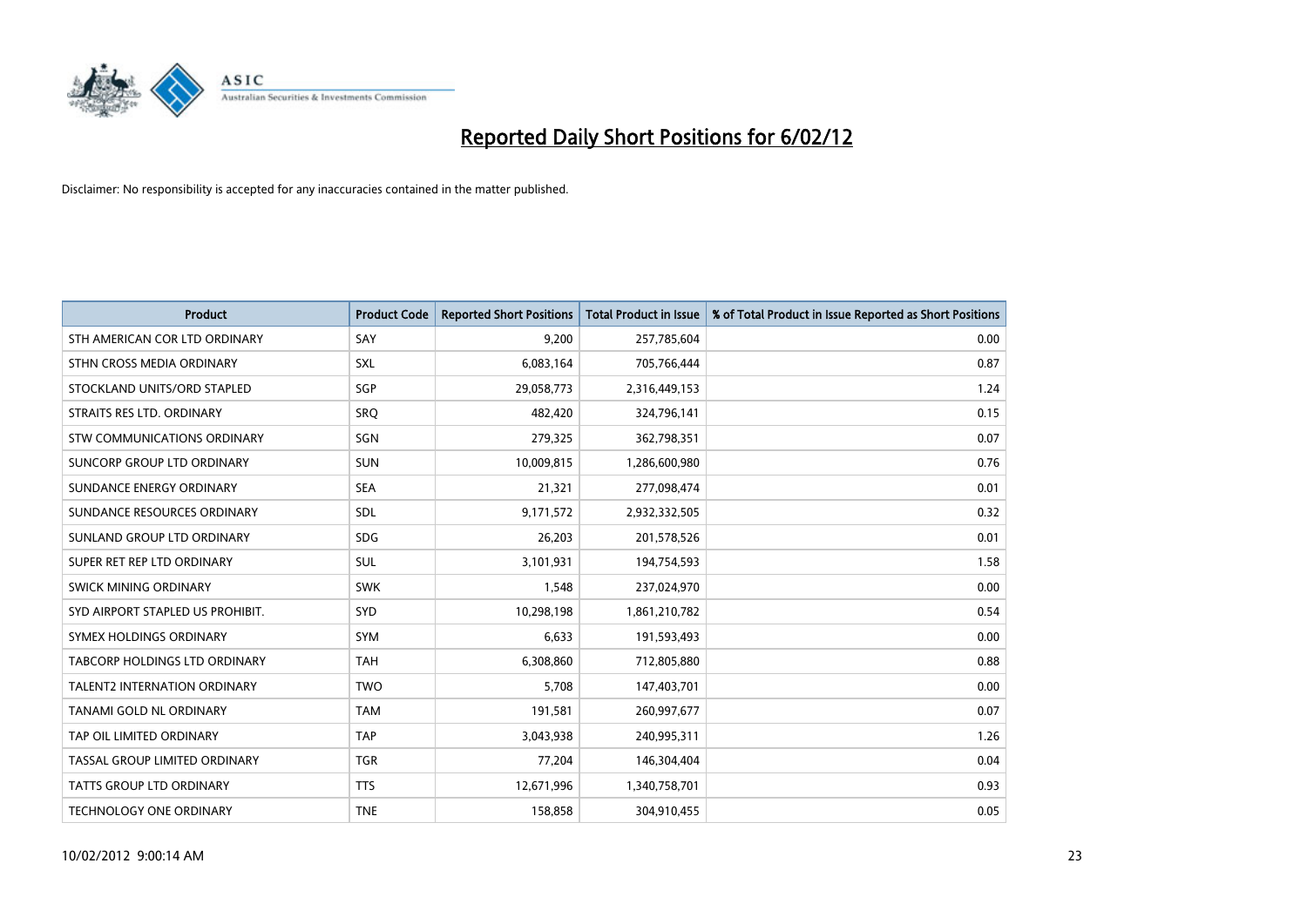

| <b>Product</b>                       | <b>Product Code</b> | <b>Reported Short Positions</b> | <b>Total Product in Issue</b> | % of Total Product in Issue Reported as Short Positions |
|--------------------------------------|---------------------|---------------------------------|-------------------------------|---------------------------------------------------------|
| <b>TELECOM CORPORATION ORDINARY</b>  | <b>TEL</b>          | 6,950,112                       | 1,925,417,729                 | 0.35                                                    |
| TELSTRA CORPORATION. ORDINARY        | <b>TLS</b>          | 68,745,387                      | 12,443,074,357                | 0.55                                                    |
| TEN NETWORK HOLDINGS ORDINARY        | <b>TEN</b>          | 50,384,648                      | 1,045,236,720                 | 4.83                                                    |
| TERANGA GOLD CORP CDI 1:1            | <b>TGZ</b>          | 126,660                         | 156,699,787                   | 0.07                                                    |
| TFS CORPORATION LTD ORDINARY         | <b>TFC</b>          | 84,096                          | 279,621,829                   | 0.03                                                    |
| THAKRAL HOLDINGS GRP ORDINARY/UNIT   | <b>THG</b>          | $\overline{2}$                  | 585,365,014                   | 0.00                                                    |
| THE REJECT SHOP ORDINARY             | <b>TRS</b>          | 1,650,823                       | 26,071,170                    | 6.32                                                    |
| THOR MINING PLC CHESS DEPOSITARY 1:1 | <b>THR</b>          | 2,307                           | 222,489,120                   | 0.00                                                    |
| THORN GROUP LIMITED ORDINARY         | <b>TGA</b>          | 63,042                          | 146,091,970                   | 0.03                                                    |
| <b>TIGER RESOURCES ORDINARY</b>      | <b>TGS</b>          | 1,797,268                       | 671,110,549                   | 0.24                                                    |
| <b>TISHMAN SPEYER UNITS</b>          | <b>TSO</b>          | 41,524                          | 338,440,904                   | 0.01                                                    |
| TNG LIMITED ORDINARY                 | <b>TNG</b>          | 4,321                           | 344,611,705                   | 0.00                                                    |
| TOLL HOLDINGS LTD ORDINARY           | <b>TOL</b>          | 24,960,703                      | 717,133,875                   | 3.42                                                    |
| <b>TORO ENERGY LIMITED ORDINARY</b>  | <b>TOE</b>          | 35,404                          | 975,436,676                   | 0.00                                                    |
| <b>TOWER LIMITED ORDINARY</b>        | <b>TWR</b>          | 689,519                         | 266,371,322                   | 0.26                                                    |
| TOX FREE SOLUTIONS ORDINARY          | <b>TOX</b>          | 14,801                          | 111,130,608                   | 0.01                                                    |
| TPG TELECOM LIMITED ORDINARY         | <b>TPM</b>          | 3,344,904                       | 793,808,141                   | 0.41                                                    |
| TRADE ME GROUP ORDINARY              | <b>TME</b>          | 1,755                           | 395,745,510                   | 0.00                                                    |
| <b>TRANSFIELD SERVICES ORDINARY</b>  | <b>TSE</b>          | 2,827,600                       | 544,587,035                   | 0.51                                                    |
| TRANSPACIFIC INDUST, ORDINARY        | <b>TPI</b>          | 5,194,888                       | 1,578,209,025                 | 0.33                                                    |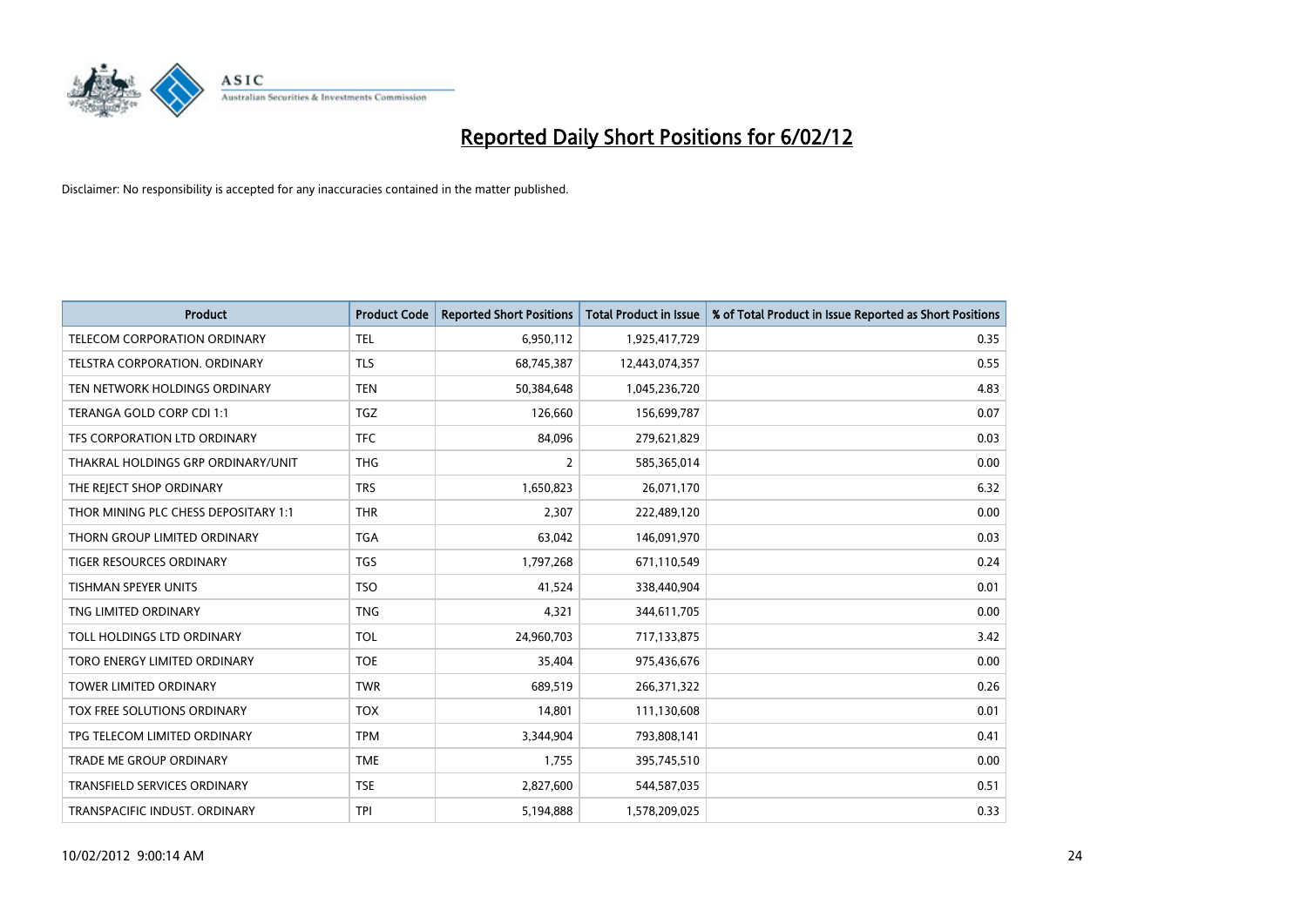

| <b>Product</b>                         | <b>Product Code</b> | <b>Reported Short Positions</b> | <b>Total Product in Issue</b> | % of Total Product in Issue Reported as Short Positions |
|----------------------------------------|---------------------|---------------------------------|-------------------------------|---------------------------------------------------------|
| TRANSURBAN GROUP TRIPLE STAPLED SEC.   | <b>TCL</b>          | 5,409,900                       | 1,451,447,154                 | 0.37                                                    |
| TREASURY WINE ESTATE ORDINARY          | <b>TWE</b>          | 14,571,615                      | 647,227,144                   | 2.23                                                    |
| TRINITY GROUP STAPLED SECURITIES       | <b>TCO</b>          | 3,419                           | 193,235,631                   | 0.00                                                    |
| TROY RESOURCES LTD ORDINARY            | <b>TRY</b>          | 59,063                          | 88,879,149                    | 0.05                                                    |
| <b>UGL LIMITED ORDINARY</b>            | UGL                 | 4,530,477                       | 166,315,038                   | 2.70                                                    |
| UNILIFE CORPORATION CDI 6:1            | <b>UNS</b>          | 215,301                         | 266,923,818                   | 0.07                                                    |
| UXC LIMITED ORDINARY                   | <b>UXC</b>          | 11,457                          | 304,629,742                   | 0.00                                                    |
| VDM GROUP LIMITED ORDINARY             | <b>VMG</b>          | 11,116                          | 933,552,767                   | 0.00                                                    |
| <b>VENTNOR RES LTD ORDINARY</b>        | <b>VRX</b>          | 7,700                           | 45,334,652                    | 0.02                                                    |
| <b>VENTURE MINERALS ORDINARY</b>       | <b>VMS</b>          | 284,422                         | 231,168,592                   | 0.12                                                    |
| VIEW RESOURCES LTD ORDINARY            | <b>VRE</b>          | 1,760                           | 881,953,670                   | 0.00                                                    |
| VIRGIN AUS HLDG LTD ORDINARY           | VAH                 | 18,101,181                      | 2,210,197,600                 | 0.81                                                    |
| <b>VITA GROUP LTD ORDINARY</b>         | <b>VTG</b>          | 75,190                          | 142,499,800                   | 0.05                                                    |
| VITERRA INC CDI 1:1                    | <b>VTA</b>          | 3,828                           | 68,629,939                    | 0.01                                                    |
| <b>WATPAC LIMITED ORDINARY</b>         | <b>WTP</b>          | 21,176                          | 185,160,973                   | 0.00                                                    |
| <b>WDS LIMITED ORDINARY</b>            | <b>WDS</b>          | 730                             | 144,740,614                   | 0.00                                                    |
| <b>WEBIET LIMITED ORDINARY</b>         | <b>WEB</b>          | 63,276                          | 72,672,806                    | 0.09                                                    |
| <b>WESFARMERS LIMITED ORDINARY</b>     | <b>WES</b>          | 28,214,602                      | 1,006,470,808                 | 2.79                                                    |
| WESFARMERS LIMITED PARTIALLY PROTECTED | <b>WESN</b>         | 94,313                          | 150,601,354                   | 0.07                                                    |
| WESTERN AREAS NL ORDINARY              | <b>WSA</b>          | 7,970,266                       | 179,735,899                   | 4.41                                                    |